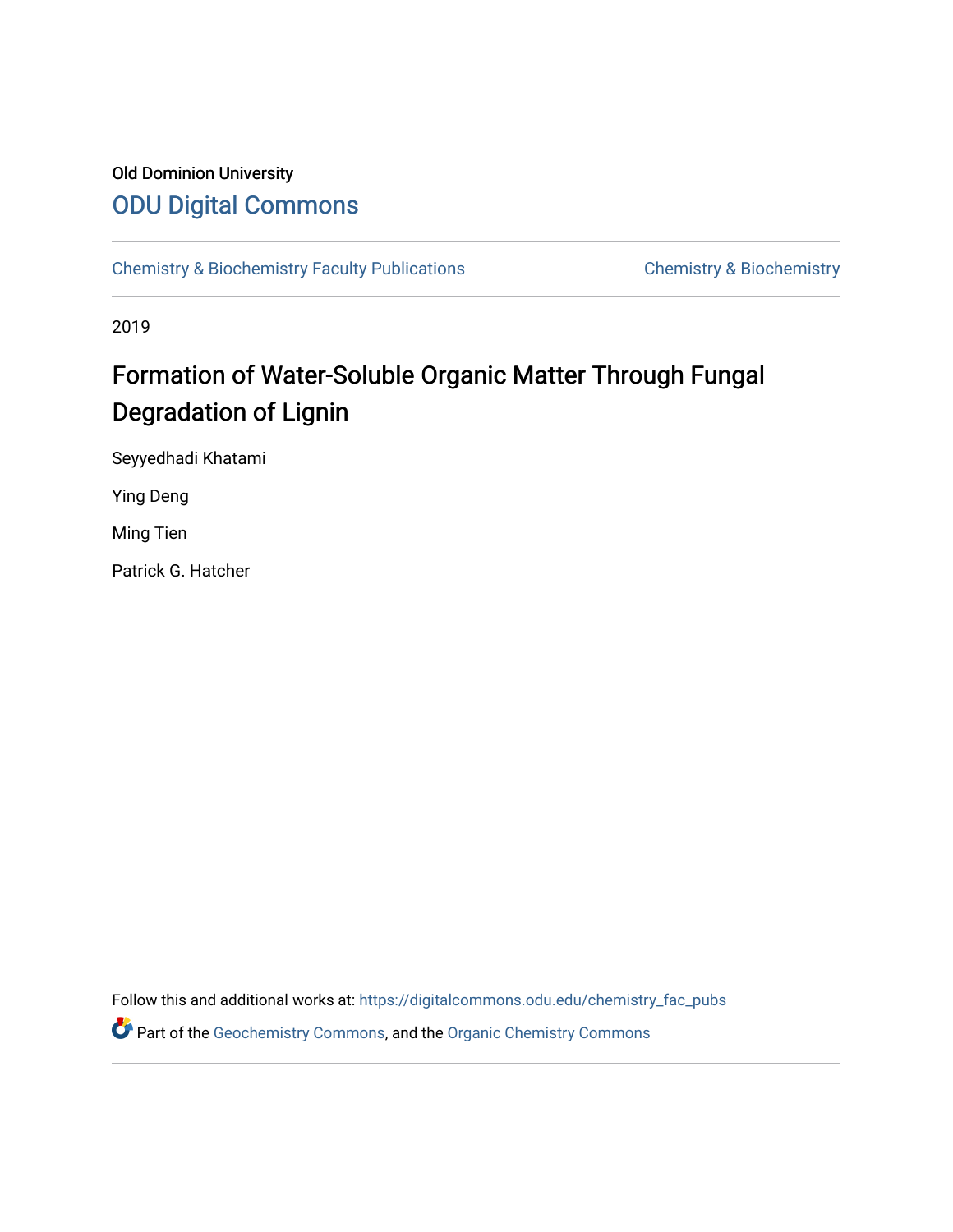#### Accepted Manuscript

Formation of Water-Soluble Organic Matter Through Fungal Degradation of Lignin

Seyyedhadi Khatami, Ying Deng, Ming Tien, Patrick G. Hatcher

| PII:                  | S0146-6380(19)30105-6                            |
|-----------------------|--------------------------------------------------|
| DOI:                  | https://doi.org/10.1016/j.orggeochem.2019.06.004 |
| Reference:            | OG 3883                                          |
| To appear in:         | Organic Geochemistry                             |
| <b>Received Date:</b> | 25 January 2019                                  |
| <b>Revised Date:</b>  | 28 May 2019                                      |
| Accepted Date:        | 11 June 2019                                     |



Please cite this article as: Khatami, S., Deng, Y., Tien, M., Hatcher, P.G., Formation of Water-Soluble Organic Matter Through Fungal Degradation of Lignin, *Organic Geochemistry* (2019), doi: [https://doi.org/10.1016/](https://doi.org/10.1016/j.orggeochem.2019.06.004) [j.orggeochem.2019.06.004](https://doi.org/10.1016/j.orggeochem.2019.06.004)

This is a PDF file of an unedited manuscript that has been accepted for publication. As a service to our customers we are providing this early version of the manuscript. The manuscript will undergo copyediting, typesetting, and review of the resulting proof before it is published in its final form. Please note that during the production process errors may be discovered which could affect the content, and all legal disclaimers that apply to the journal pertain.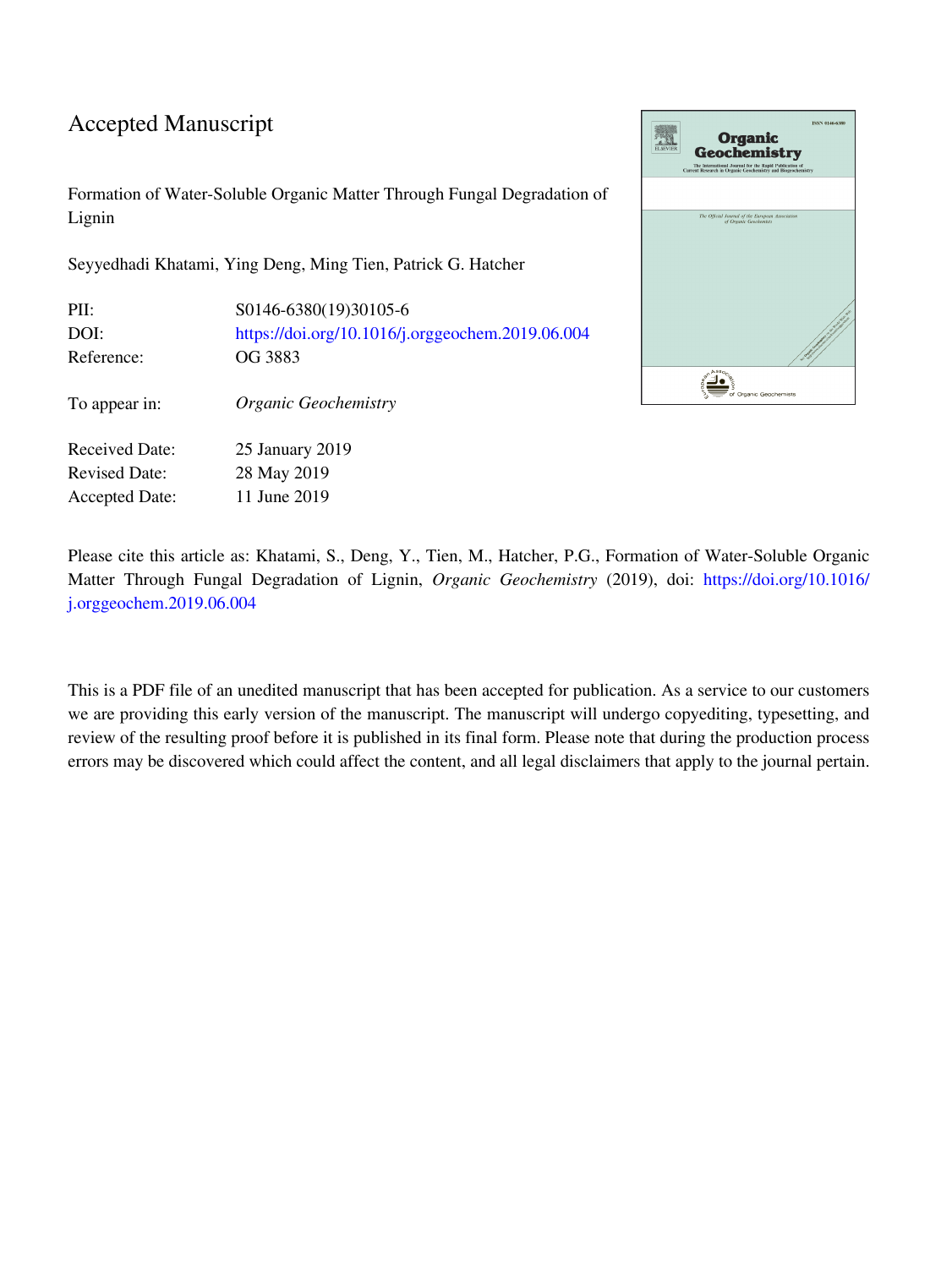**Title:** Formation of Water-Soluble Organic Matter Through Fungal Degradation of Lignin

Seyyedhadi Khatami<sup>a</sup>, Ying Deng<sup>b</sup>, Ming Tien<sup>c</sup>, Patrick G. Hatcher<sup>d,\*</sup>

<sup>a</sup> Department of Chemistry and Biochemistry, Old Dominion University, Norfolk, VA 23529, United States (skhat002@odu.edu)

b Department of Biochemistry and Molecular Biology, The Pennsylvania State University, University Park, USA. (yud13@psu.edu)

c Department of Biochemistry and Molecular Biology, The Pennsylvania State University, University Park, USA. (mxt3@psu.edu)

d,\* Corresponding author. Department of Chemistry and Biochemistry, Old Dominion University, Norfolk, VA 23529, United States. [\(phatcher@odu.edu\)](mailto:phatcher@odu.edu)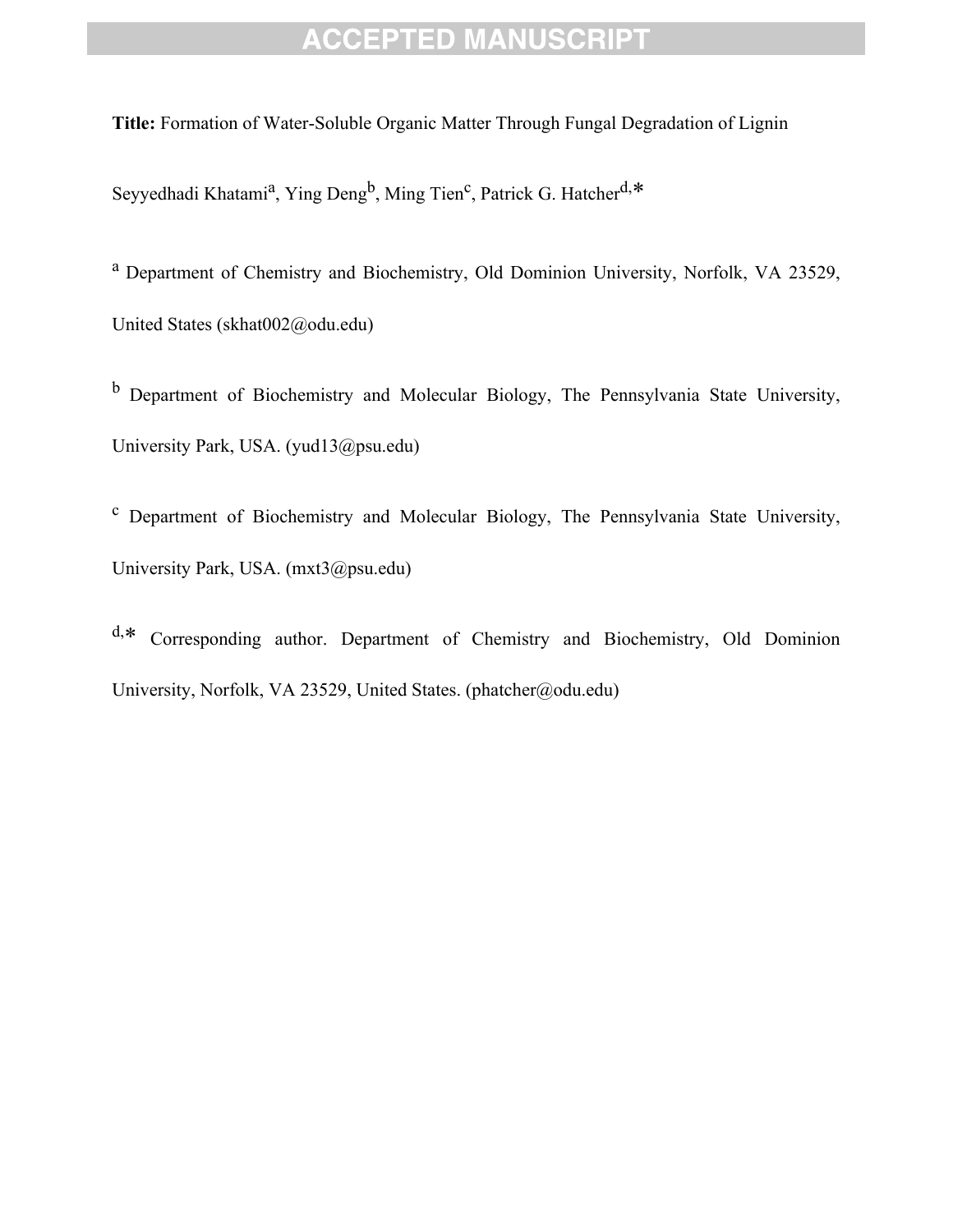**Abstract**: Lignin is a major component of decaying terrestrial vegetation in soils and has been reported to contribute substantially to the formation of soil carbon humus and associated water extracts of soil. To better understand this process of humification, lignin from brown-rot degraded wood is subjected to a white-rot fungus (*Phanerochaete chrysosporium)* whose enzymes are particularly effective in lignin degradation. This enzymatic attack was monitored by ultrahigh resolution mass spectrometry of water soluble extracts of the fungal cultures. The ensuing molecular level characterizations showed that the *P. chrysosporium* fungi induced aromatic ring oxidations followed by ring opening as expected. However, we also observed the production of new molecules, some of which are aliphatic. These results are consistent with recent findings that hydroxyl radical attack of lignin involves ring opening reactions followed by electrocyclic condensations combined with radical scavenging/disproportionation reactions.

Keywords: Humification, Humic substances, Lignin, Fungal degradation, Aromatic ring oxidation

A COM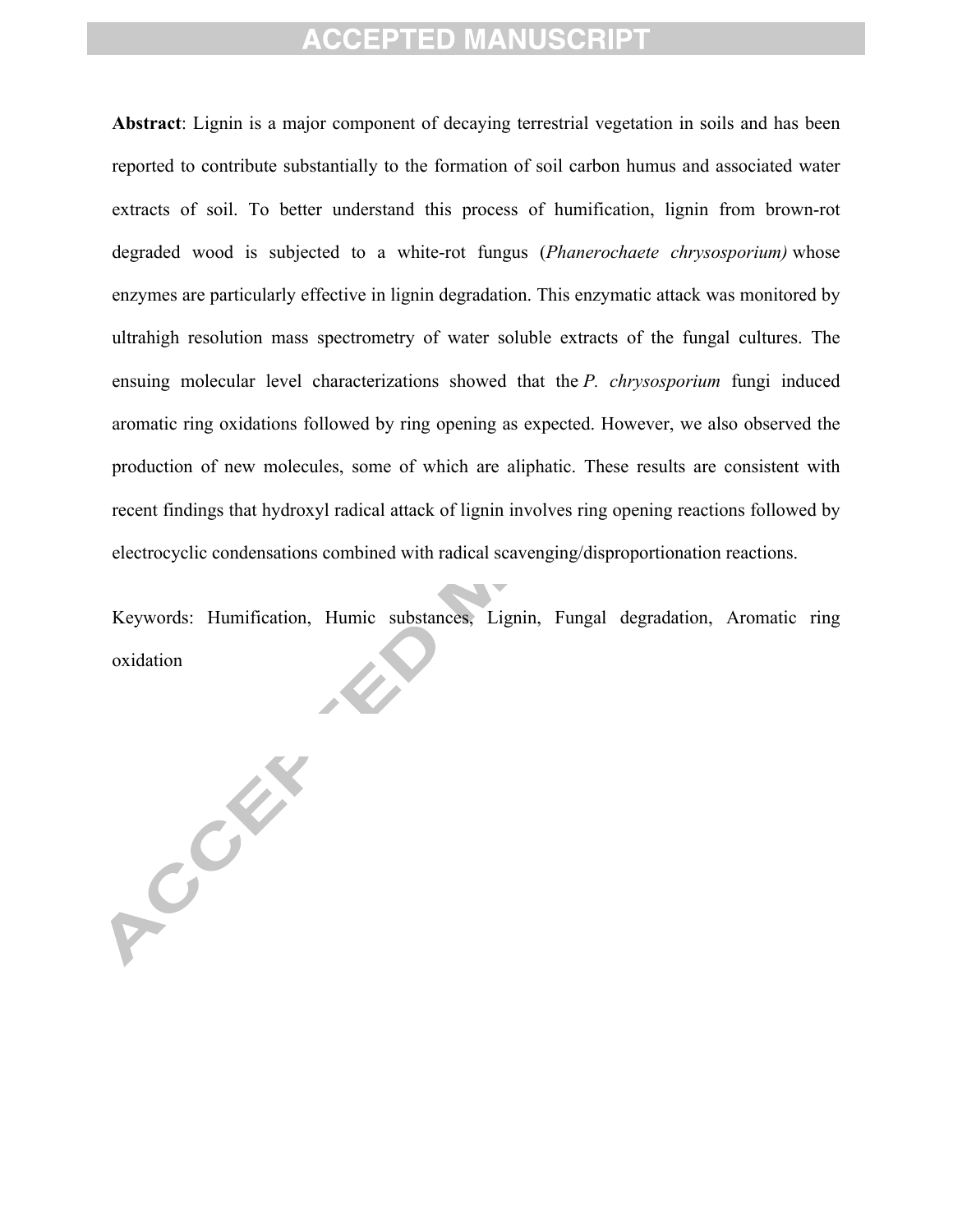#### **1. Introduction**

 One of the basic processes influencing the carbon cycle is the transformation of plant and microbial debris into soil humus, commonly referred to as humification (Lara and Thomas 1995; [Zech](https://www.sciencedirect.com/science/article/pii/S0016706197000402#!) et al., 1997; Gougoulias et al., 2014). The chemical composition of the source organic matter, along with redox conditions, pH and climate, are all factors that affect the progress of humification (Kogel-Knabner et al., 1991). However, uncertainties regarding the pathways for organic matter transformation in soil makes our understanding of humification limited (Schmidt et al., 2011). In spite of recent comprehensive research, chemistry and source of compounds involved in the formation of soil organic matter (SOM), specifically, the role of aromatic compounds originating from plants, mainly lignin and tannins, is under intense debate (Klotzbücher et al., 2016).

Lignin, a phenolic heteropolymer, exists as the second most abundant natural organic substance on Earth and accounts for approximately 20% of the organic matter (OM) input to soil (Field et al., 1998). Annually, 1.1 x 10<sup>13</sup> kg lignin is produced globally (Thevenot et al., 2010). Many consider this lignin to be substantially more resistant to microbial degradation, compared with many other plant biopolymers such as cellulosic and proteinaceous materials (Zech et al., 1994). These facts have, in the past, nurtured the idea that lignin is a major potential source for the formation of SOM. Surprisingly, the alternate view on SOM formation suggests that SOM in mineral soils is dominated by non-aromatic compounds thought to be microbially derived while lignin-derived aromatics disappear quickly in soil (Zech et al., 1994; Gallet and Pellissier 1997; Kaiser et al., 2004; Thevenot et al., 2010). Recent review indicates that the fate of lignin in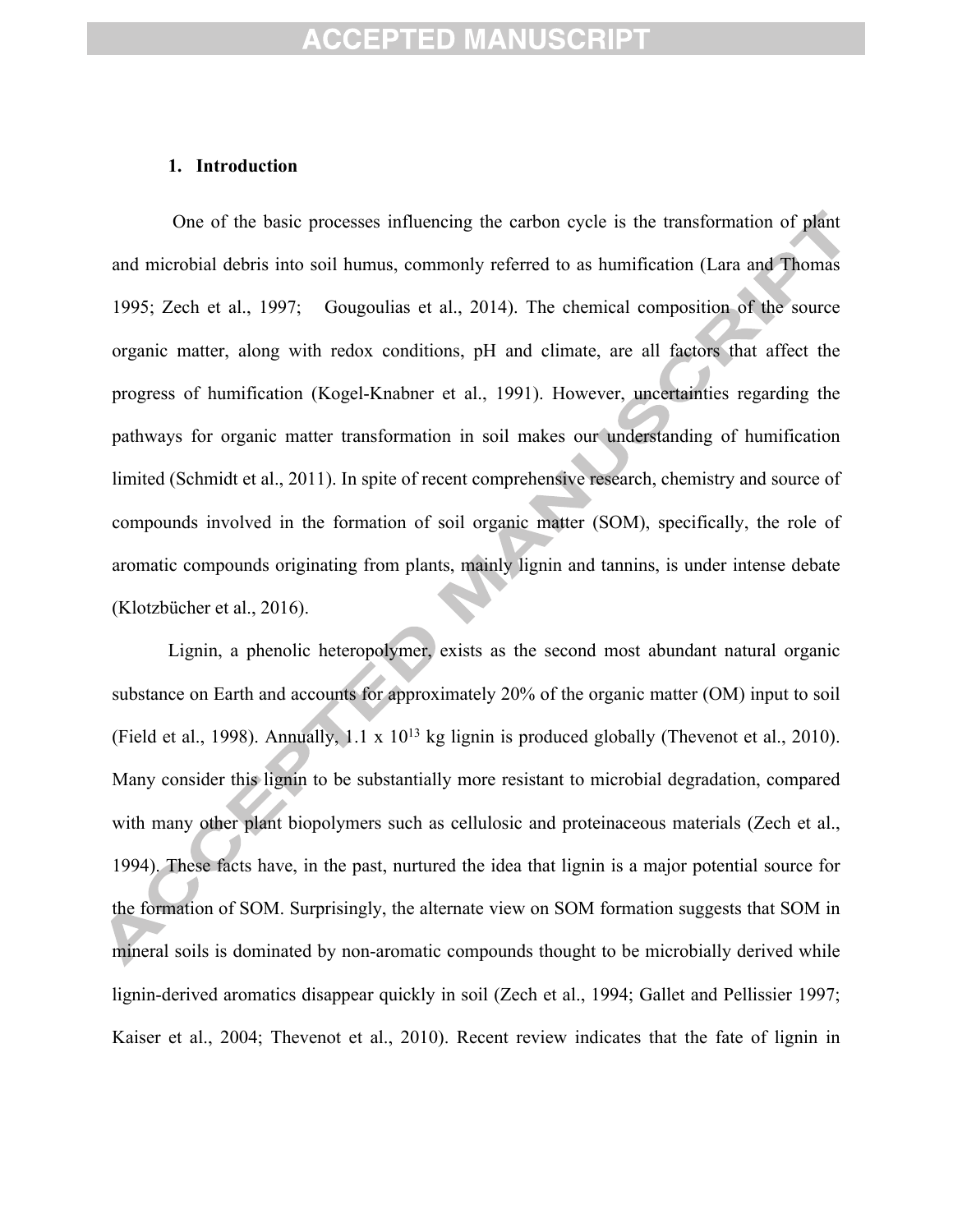different soils is contradictory. Besides, the process for lignin degradation and it's stabilization in SOM is unresolved (Thevenot et al., 2010).

Typically, support for this microbial origin of SOM involves studies characterizing the chemical structure of SOM applying a variety of analytical methods that include both average spectroscopic methods such as NMR or UV absorbance, fluorescence spectroscopy and molecular methods (Dai et al., 1996; Grünewald et al., 2006; Sanderman et al., 2008; Hansson et al., 2010). The main molecular evidence for the disappearance of lignin in soil comes from CuO oxidation, pyrolysis, or (Tetramethylammonium hydroxide) TMAH thermochemolysis, all of which are conventional molecular methods that rely on a few distinct lignin-derived monomers to evaluate lignin contribution to SOM (Grünewald et al., 2006; Buurman et al., 2007; Nierop and Filley, 2007). In many instances, these molecular "biomarkers" for lignin are quantified analytically to yield an estimate for the amount of intact or slightly modified lignin substructures.

There are some concerns, however, as they are applied for evaluating lignin contributions to SOM. First, lignin does not completely depolymerize during CuO oxidation as this may well be the case also for conventional pyrolysis or TMAH thermochemolysis. Second and most importantly, a minor or severe molecular alteration or reorganization of lignin-derived aromatics might be invisible to the analytical window for CuO, where the presence of specific biomarkers (e.g., lignin phenols) is a requisite for lignin identification (Hernes et al., 2013; Klotzbücher et al., 2016). If the alteration involves ring-opening reactions commonly observed for fungal degradation of lignin (Higuchi, 2004) and the resultant products remain un-assimilated, then this would preclude the identification of lignin phenols and be interpreted as a complete degradation of the lignin. Recent studies (Chen et al., 2014; Waggoner et al., 2015) give us reason to suspect that this is a very probable explanation for why lignin biomarkers are significantly attenuated in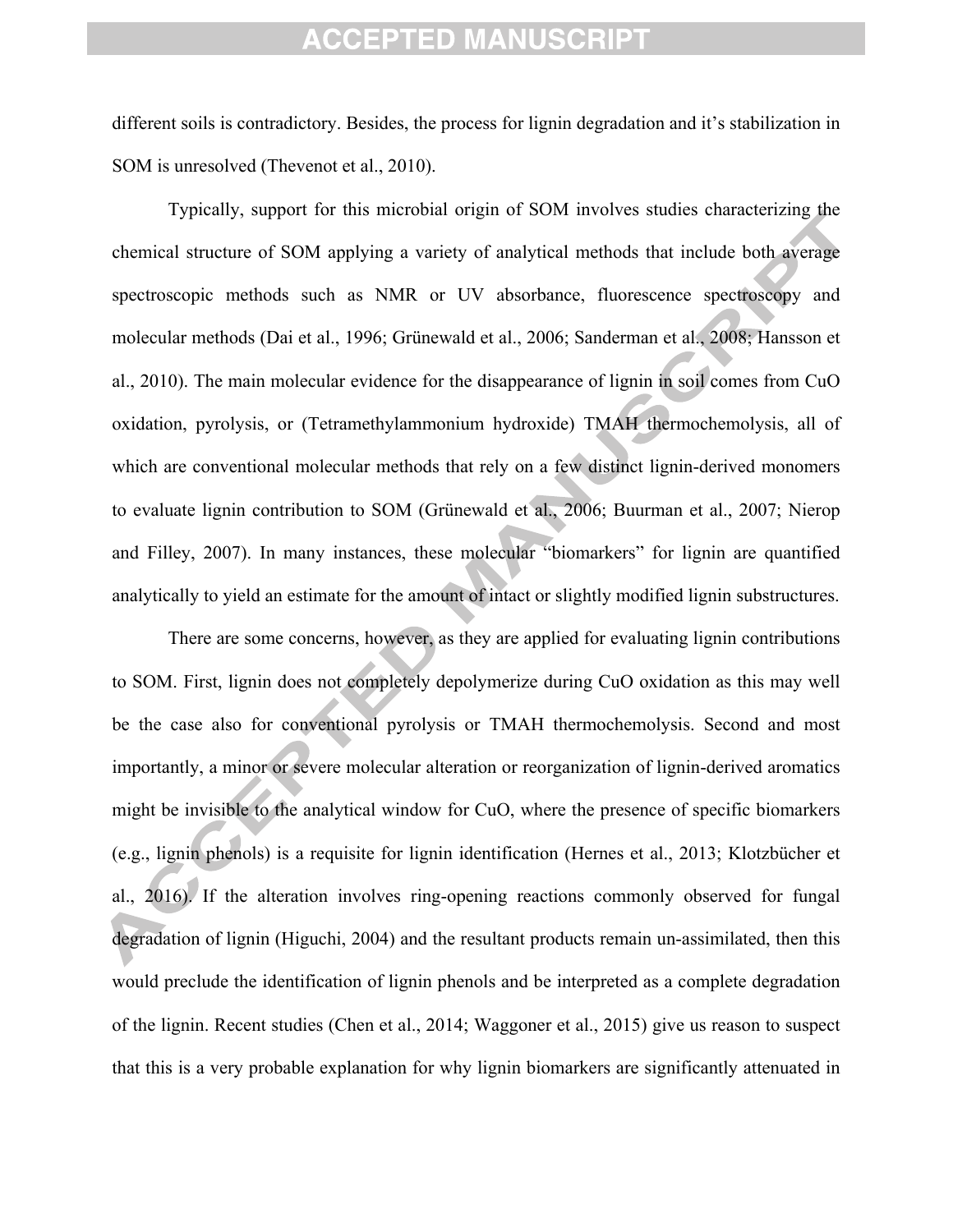soil perhaps leading to an erroneous evaluation of the role of lignin in soil organic matter accumulation.

Biodegradation of lignin in soil due to the ubiquitous presence of microorganisms is considered one of the most important and primary degradation pathways for wood. Among many microorganisms capable of degrading wood, fungi play an important role (Brown and Chang, 2014). According to extensive previous studies, fungal degradation of wood by brown rot fungi causes a major depletion of cellulose and a minor modification of lignin (Goodell et al., 2003). Lignin is also subjected to severe modification by other different types of fungi called white-rot fungi (Leonowicz., 1999). Numerous studies have suggested that lignin is attacked by fungal enzymes to induce ring opening and production of low molecular weight carboxylated compounds (Kirk and Chang, 1975; Chen et al., 1983). Mechanisms proposed by Higuchi (2004) show oxidation and ring opening of lignin phenolic compounds by oxidative enzymes produced by *P. chrysosporium* -a well-known species of white rot fungi. These enzymes effectively yield some new products like muconic acids (Higuchi, 2004), which are completely invisible to the CuO oxidation or TMAH thermochemolysis methods. The role of these products and their contribution to the formation of soil organic matter has never been investigated, mainly because it was thought that the compounds produced are microbially degraded further and mineralized (Crawford et al., 1981).

Recent studies of humic substances by Fourier transform ion cyclotron resonance mass spectrometry (ESI-FTICR-MS) has opened a new window for identifying molecular components of SOM (Kim et al., 2003; Grinhut et al., 2011). Analysis by ESI-FTICR-MS has allowed categorization of molecules having common structural features. This is accomplished by first determining the unique elemental compositions of mass spectral peaks and then utilizing the van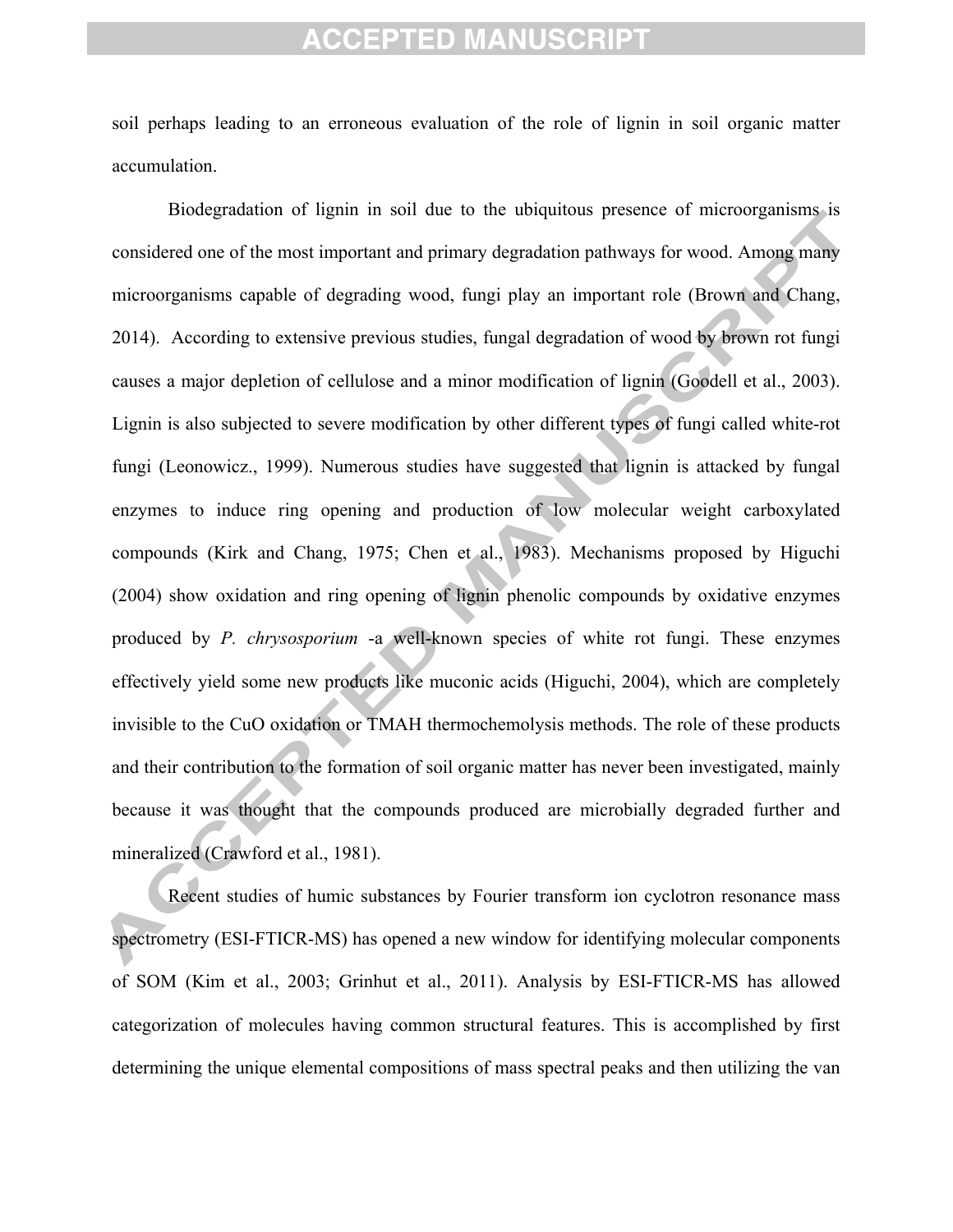Krevelen diagram to plot molar H/C ratios vs. molar O/C ratios. Recently, numerous studies have applied this approach to characterize humic substances (Sleighter and Hatcher, 2007; Nebbioso and Piccolo, 2013).

The current study employs this new molecular approach to examine the formation of new compounds from fungal degradation (*P. chrysosporium*) of a brown-rotted wood to simulate sequential fungal degradation of lignin in soil. Our work combines ESI-FTICR-MS and solidstate <sup>13</sup>C NMR to characterize these processes at the molecular level. We chose the brown-rotted wood because these fungi effectively isolate and concentrate lignin in a relatively unaltered state while removing the cellulosic components of wood (Goodell et al., 2003). Moreover, such fungi are likely playing an important role in SOM formation in most soil systems globally.

#### **2. Material and methods**

#### **2.1 Organisms.**

Spore inoculum cultures of *P. chrysosporium* (strain BKM-F-1767; ATCC 24725) are maintained on supplemented malt agar slants; the medium is described by Tien and Kirk (1988).

#### **2.2 Media and cultures**.

The medium used in the experiment contained the following: Basal III medium (per liter):  $KH_2PO_4$ , 20 g L<sup>-1</sup>; MgSO<sub>4</sub>, 5 g L<sup>-1</sup>; CaCl<sub>2</sub>, 1 g L<sup>-1</sup>; Trace elements solutions (per liter):  $MgSO_4$ ,  $3 g L^{-1}$ ;  $MnSO_4$ ,  $0.5 g L^{-1}$ ;  $NaCl$ ,  $1.0 g L^{-1}$ ;  $FeSO_4 \cdot 7H_2O$ ,  $0.1 g L^{-1}$ ;  $COCl_2$ ,  $0.1 g L^{-1}$ ;  $ZnSO_4$ ·7H<sub>2</sub>O, 0.1 g L<sup>-1</sup>; CuSO<sub>4</sub>, 0.1 g L<sup>-1</sup>; AlK(SO<sub>4</sub>)<sub>2</sub>·12H<sub>2</sub>O, 0.010 g L<sup>-1</sup>; H<sub>3</sub>BO<sub>3</sub>, 0.010 g L<sup>-1</sup>;  $Na<sub>2</sub>MoO<sub>4</sub>·2H<sub>2</sub>O$ , 0.010 g L<sup>-1</sup>; Nitrilotriacetate, 1.5 g L<sup>-1</sup>. The following items were added to shallow stationary cultures: Basal III medium (autoclaved), 100 mL; 10% glucose (autoclaved) 100 mL; thiamin (100 mg/Liter stock, filter sterilized) 10 mL; ammonium tartrate (8 g/Liter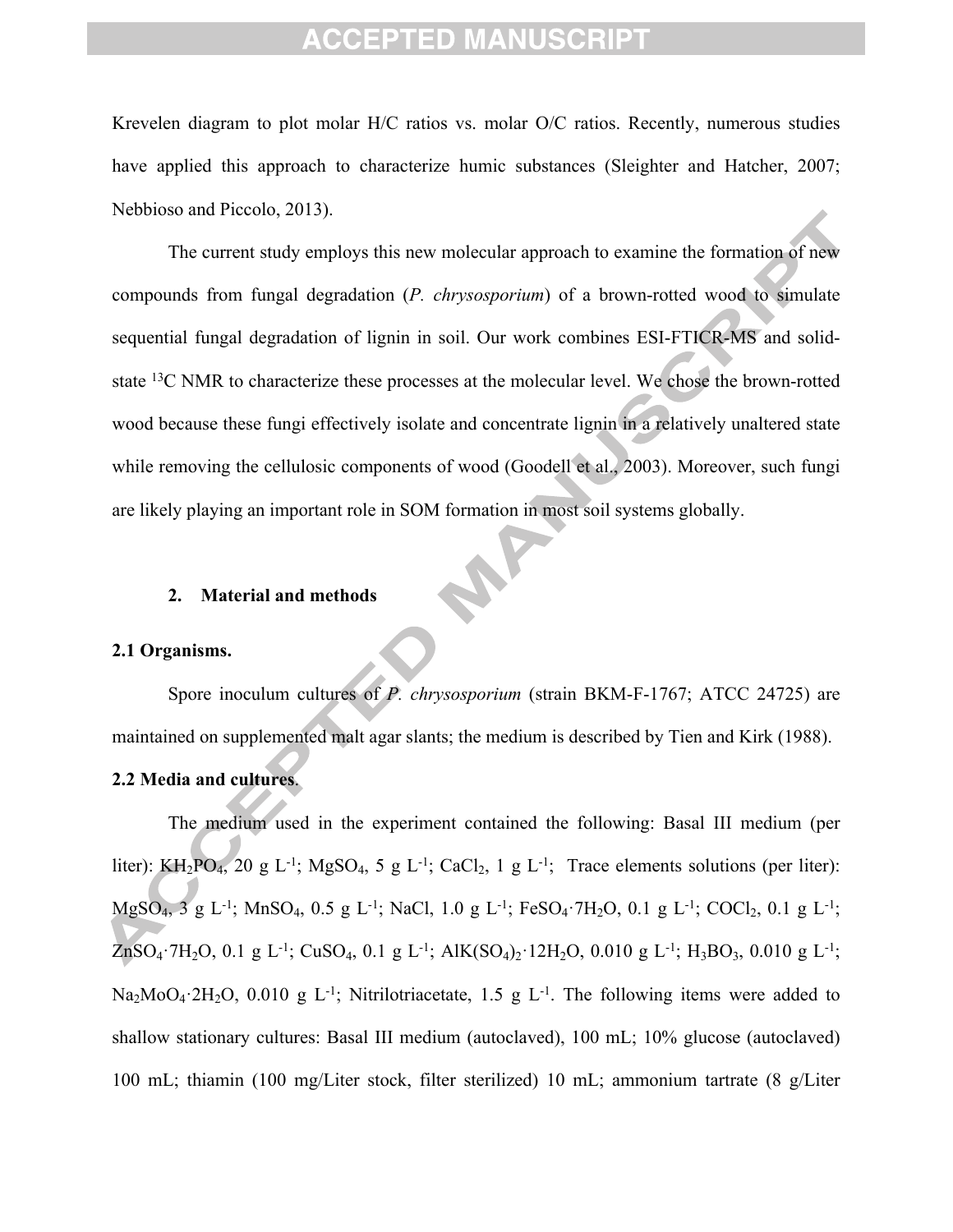stock, autoclaved) 25 mL; fungal spores (populations measured by absorbance at 650 nm=0.5) 100 mL; trace elements (filter sterilized) 60 mL, make water to 1L.

#### **2.3 Lignin**

A lignin sample was prepared from a brown rot fungally degraded wood, white oak (*Quercus alba*), collected from a mixed deciduous/pine forested site in Suffolk, Virginia. The 50 cm diameter tree from which the sample was collected had been killed, probably by lightning, and remained upright for countless years prior to being felled by the simple push of a hand. The remnant tree contained an intact bark layer but the inner xylem tissue had been almost completely transformed by the brown rot fungi of unspecified genus-species characterization. Large portions of the xylem were harvested by hand from the tree and freeze dried and ground to a fine powder. Before using the powdered lignin in microcosm degradation experiments, the sample was placed for 24 h in ethanol to kill indigenous microorganisms. After evaporation of ethanol, samples are used for fungal degradation experiments.

#### **2.4 Growth and Harvest**

Shallow stationary cultures (10 mL + 4mg powdered lignin) were grown in ten rubberstoppered 125-mL Erlenmeyer flasks at 39° under 100% oxygen. They were flushed with oxygen at the time of inoculation and again on day three (Tien and Kirk, 1988). After seven days of incubation, the contents of all ten rubber-stoppered 125-mL Erlenmeyer flasks were added to a centrifuge tube to separate mycelia from the medium by centrifugation followed by filtration through a 0.45-micron filter. It is important to mention that, when the experiment was initiated, we intended to analyze each replicate, but we quickly realized that insufficient material would be available for the planned NMR analyses. At this point, we decided to combine all the replicates into a single sample that provided sufficient material for NMR analysis. Thus, our results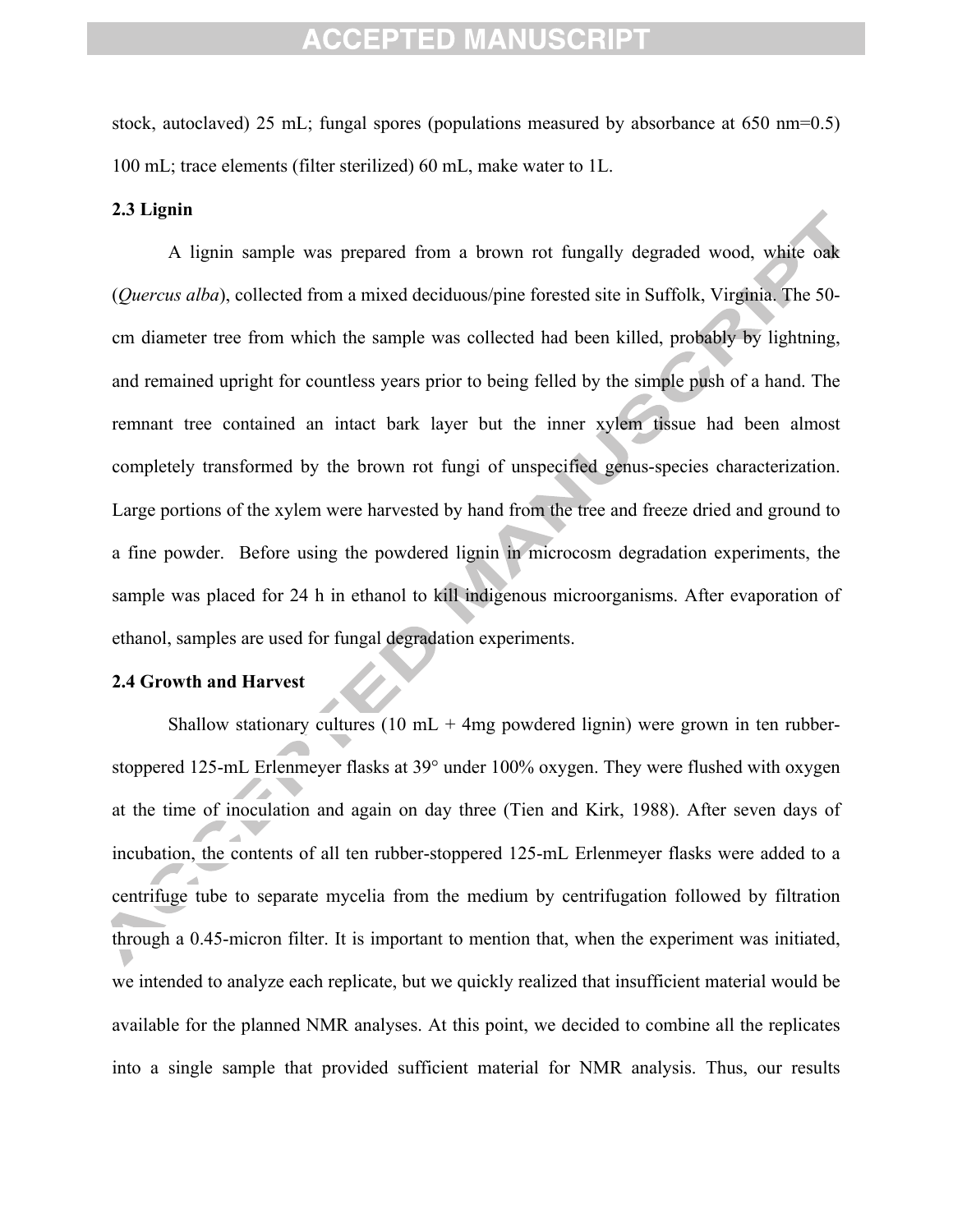average out the biological variability which is usually the dominant contributor to variability. The solid residue (lignin and mycelia) was then frozen and later freeze dried for solids NMR analysis. The filtrate was collected and prepared for mass spectrometry as described below. Lignin added to a control experiment was left un-inoculated. In addition, a fungal control of only *P. chrysosporium* was prepared by growing the fungus in media without lignin but growing on glucose as a carbon source. The culture was harvested, filtered as described above, and freezedried for analysis.

#### **2.5 Extraction of DOM**

To prepare the above-mentioned filtrate for mass spectrometry, solid-phase extraction (SPE) of the soluble organic matter was necessary (Dittmar et al., 2008). Briefly, methanol (HPLC grade, Fisher Scientific) is used to rinse solid phase extraction (SPE) cartridges (PPL, 3 mL, Agilent). Cartridges are activated with MilliQ water (MQW, pH 2, HCl ACS grade, Fisher Scientific). Prior to loading the filtrates on the cartridge, the solutions were acidified to pH 2. The cartridges were rinsed multiple times with MQW (pH 2) and dried with  $N_2$  gas prior to elution with methanol. The methanol eluates were then collected for further treatment described below.

#### **2.6 FT-ICR mass spectrometry analysis**

The samples were eluted from PPL immediately prior to analysis by ESI-FTICR-MS. The samples were diluted with methanol and water 1:1 ratio and analyzed in the negative ion mode using an Apollo II electrospray ionization source of a Bruker Daltonics 12 T Apex Qe FTICR-MS. ESI-FTICR-MS analyses were operated as described previously (Sleighter and Hatcher., 2008; Sleighter et al., 2010). The molecular formula for each peak was only considered if the corresponding <sup>13</sup>C isotope peak existed. To assign molecular formulae from 200 to 800 m/z, an in-house MATLAB script, written at Old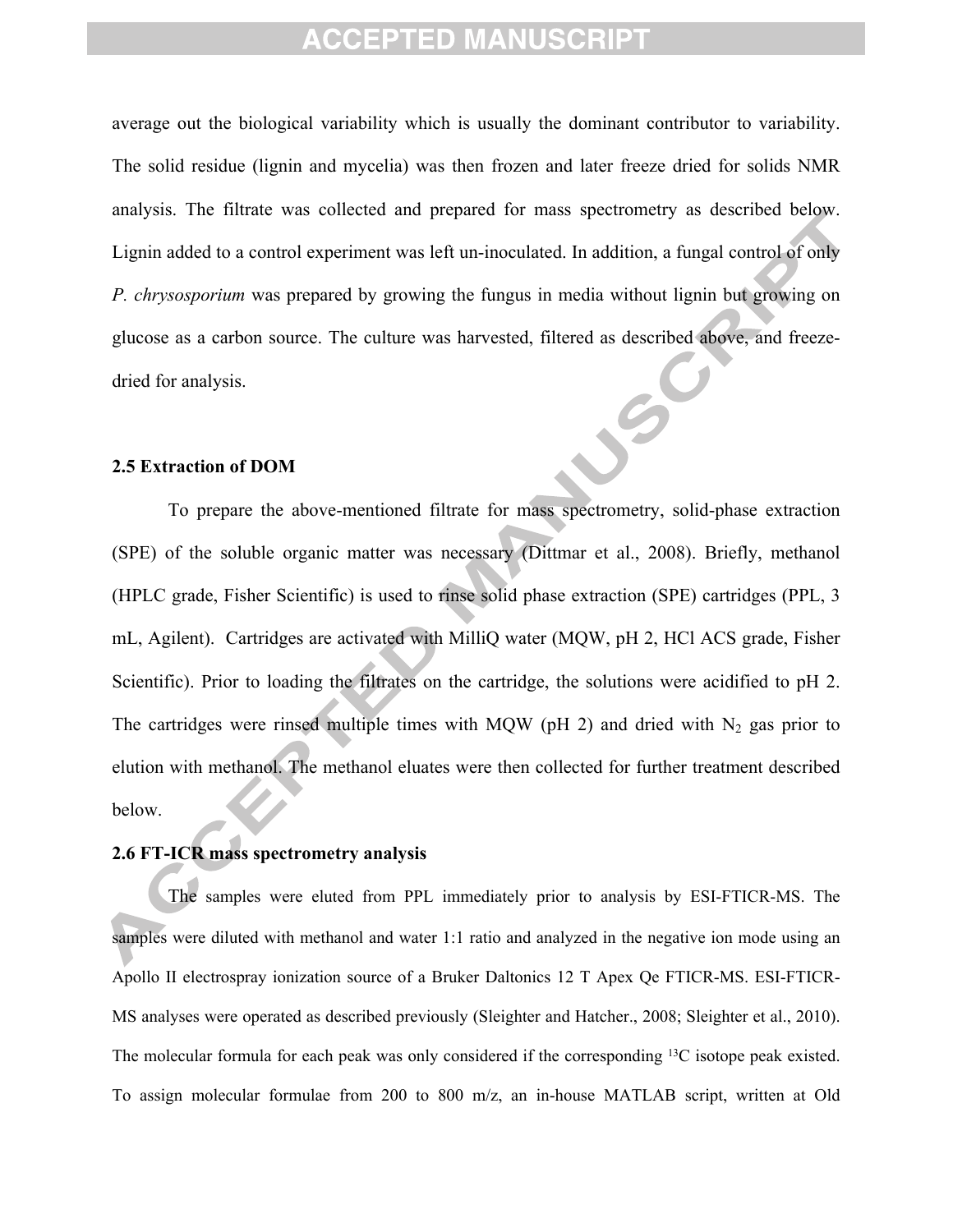Dominion University according to the following criteria: <sup>12</sup>C <sub>2-50</sub>, <sup>1</sup>H <sub>5-100</sub>, <sup>14</sup>N <sub>0-6</sub>, <sup>16</sup>O <sub>1-30</sub>, <sup>32</sup>S <sub>0-2</sub>, and  $31P_{0-2}$  within an error of 1 ppm, was employed (Grinhut et al., 2011; DiDonato et al., 2016).

#### **2.7 Solid-state 13C NMR spectroscopy**

Solid-state <sup>13</sup>C NMR analyses of samples were performed using a 400 MHz Bruker AVANCE II spectrometer equipped with a solid-state MAS probe. Samples were packed into a 2.5 mm Zirconia rotor and sealed with a Kel-F@ cap. Samples were spun at 15 kHz at the magic angle (54.7º). All spectra were acquired with 2048 scans, a contact time of 2.5 ms, and a 1 s recycle delay. Cross polarization <sup>13</sup>C NMR spectra were obtained with the multi-CP cross polarization pulse program with a two-pulse phase modulated decoupling as described previously (Johnson and Schmidt-Rohr, 2014).

#### **3. Results and Discussion**

#### **3.1 Solid-State <sup>13</sup>C NMR**

Fig. 1 shows the <sup>13</sup>C NMR spectra of the lignin control, *P. chrysosporium* control and fungal-treated brown rotted wood after seven days. The three spectra demonstrate the presence of peaks corresponding to cellulosic substances (indicated in the figure by  $C_i$  where  $i$  is the hexose carbon number for both cellulose and hemicellulose), and lignin (indicated by resonances for methoxyl and aromatic units). Peak assignments are based on previous literature (Hatcher, 1987). Additionally, identical multi-CP acquisition parameters were used to obtain these spectra, and the same amount of sample was loaded into sample rotors, allowing comparison of the resultant changes in the spectra. As shown in Fig. 1, the 60−115 ppm region displays peaks typical of polysaccharides, while the side-chain groups (oxygenated  $C_{\alpha}$ ,  $C_{\beta}$ , and  $C_{\gamma}$  carbons) of the phenylpropane lignin structural units also provide a minor contribution to this region of the spectra. Cellulose resonance signals at different carbon positions were located at 105 ppm( $C_1$ ), 84 ppm (C<sub>4</sub>), 72 ppm (C<sub>2</sub>, C<sub>3</sub>, and C<sub>5</sub>), and 65 ppm (C<sub>6</sub>). Signals in the 110−165 ppm region are attributed to lignin aromatic units with peaks at 152 ppm representing O-substituted aromatic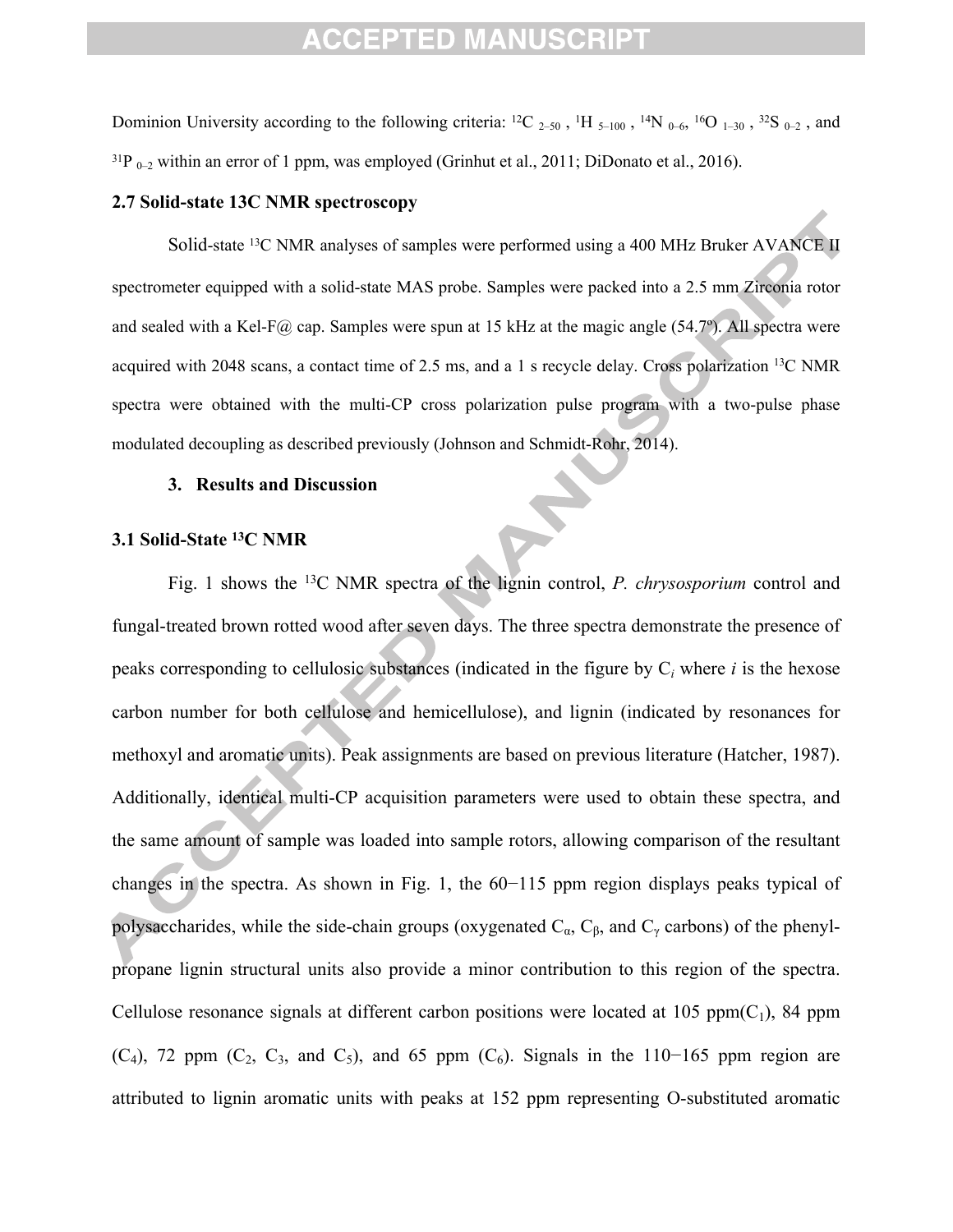carbons, 135 ppm representing C-substituted aromatic carbons, and 112 ppm representing<br>carbons, 135 ppm representing C-substituted aromatic carbons, and 112 ppm representing<br>experiments of the control of the substituted ar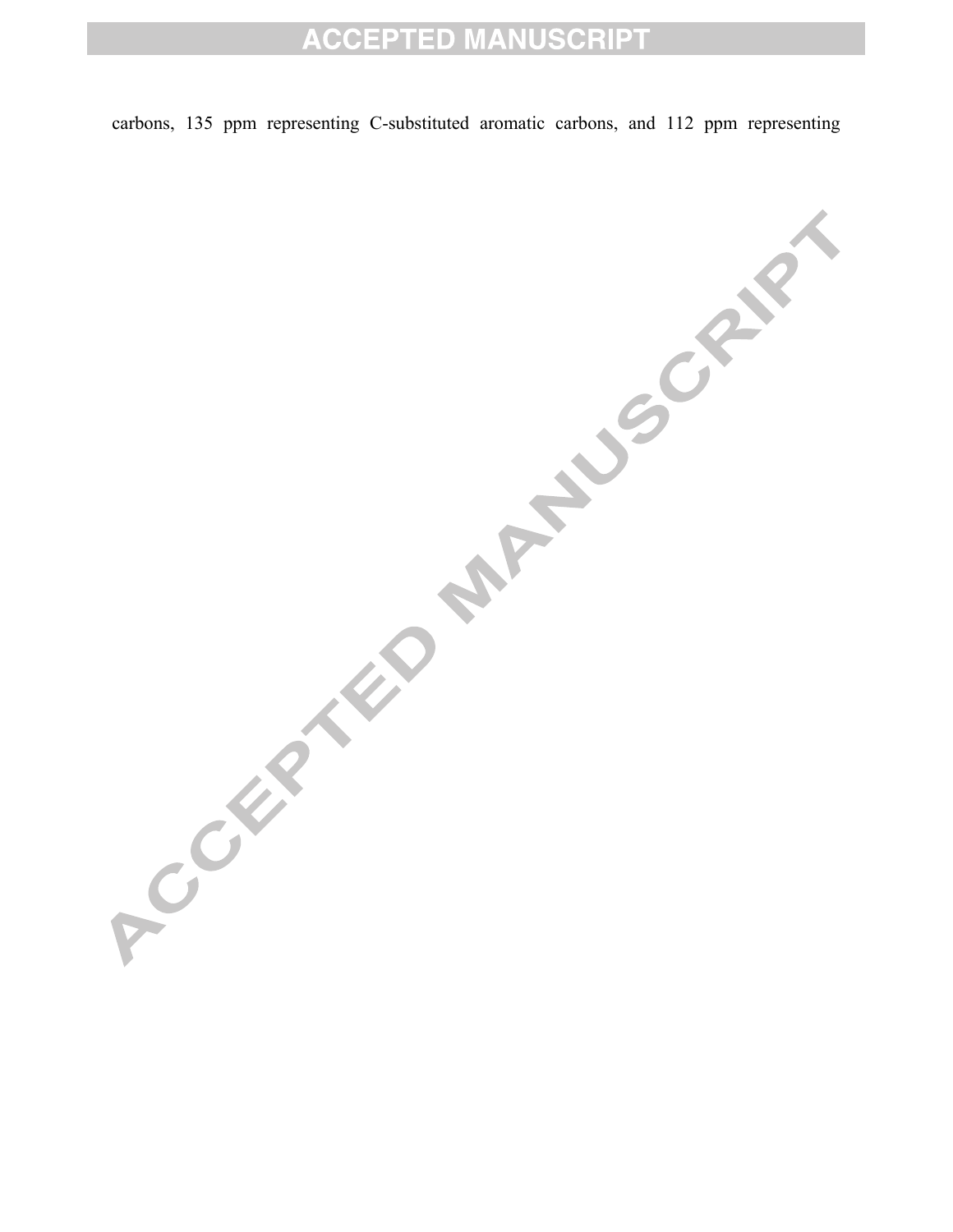protonated aromatic carbons (the peak overlaps with that of the  $C_1$  carbons of carbohydrates). Additional signals are observed in the aliphatic region (0-45 ppm) and these are attributed to fungal biomass for the most part. White-rot degradation of lignin from the brown-rotted white oak sample is hypothesized to impart some discernible changes in solid-state <sup>13</sup>C NMR spectra of the solids and the ESI-FTICR-MS spectra of water extracts of the lignin. It is apparent from the <sup>13</sup>C NMR spectra that initially, the sample is primarily enriched in lignin-derived structures as would be expected from wood subjected to degradation by brown rot fungi and that growth of the fungi *P. chrysosporium* alters the sample and its spectrum by mainly enhancing signals attributable to cellulosic materials. These are most likely from the fungi as deduced from the spectrum for the fungal control. Visually, the sample was completely permeated by fungal hyphae. Concomitant with this enrichment in carbohydrates, a diminution of the signal from



lignin is observed. Because the fungal biomass dominates the spectrum of the fungal-treated lignin, it is difficult to determine from the solid-state <sup>13</sup>C NMR that the lignin has been modified structurally.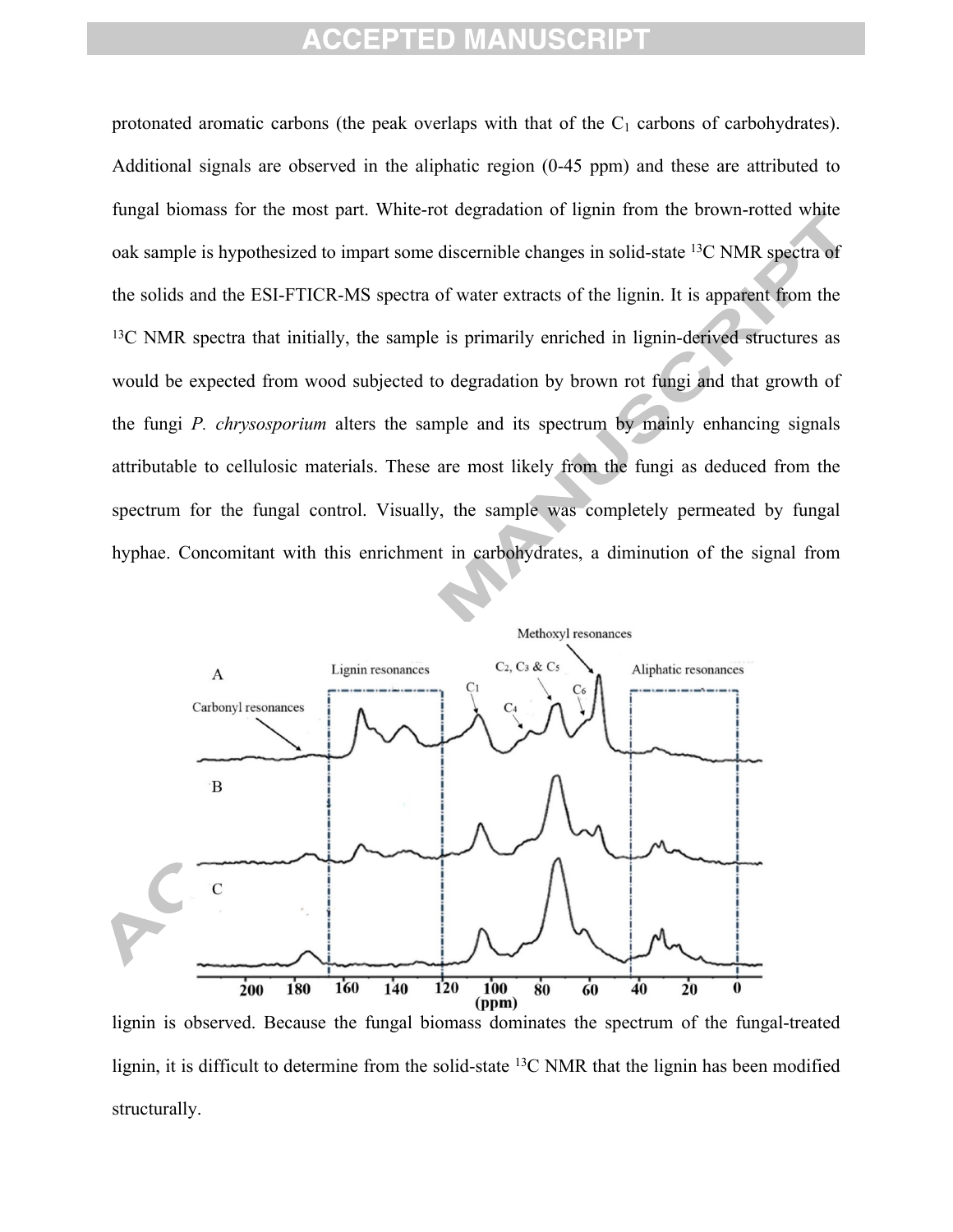Fig. 1. <sup>13</sup>C NMR spectra of (A) brown rotted wood (lignin control); (B) fungal-treated brown rotted wood after seven days; (C) *P. chrysosporium* control

We attempted to determine changes by calculating a ratio of peaks that are predominantly attributable to lignin. This ratio of peaks, from integration of the spectra, shows that there is relatively little change that can be detected in the overall structural composition of the lignin. Basically, the solid-state NMR is not sensitive enough to discern the changes in lignin brought about by the attack of *P. chrysosporium.* We suggest that changes in the solids portions of the lignin sample may not be detectable over the short time span of exposure (seven days) to *P. chrysosporium* because they are subtle, and the remnant lignin and fungal biomass overwhelms the overall sample make-up.

#### **3.2 FTICR-MS**

Fig. 2 shows the negative ion FT-ICR mass spectrum of water extracted brown-rotted wood (lignin control), fungal-treated brown rotted wood and *P. chrysosporium* control after seven days. The general mass distribution of compounds that were ionized in all samples was in the range of 200 -800 m/z, which is consistent with previous studies of dissolved organic matter in natural waters using ESI-FTICR-MS (Sleighter and Hatcher, 2008).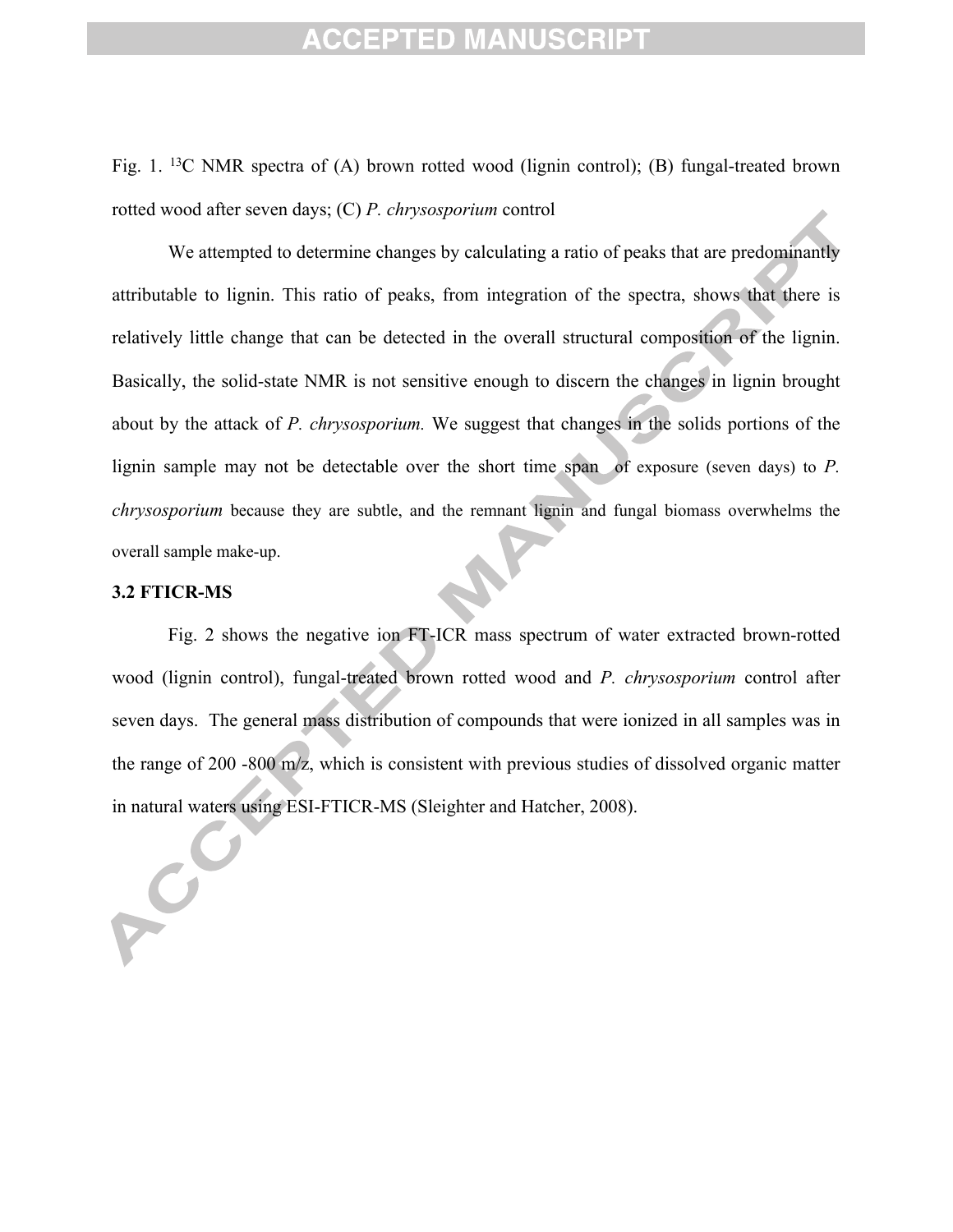

Fig. 2 Distribution of ions in (A) brown rotted wood (lignin control); (B) fungal-treated brown rotted wood after seven days; (C) *P. chrysosporium* control.

At first glance, the distribution of ions in the fungal-treated sample appears more similar to the fungal control which shows strong evidence of a sample dominated by fungal derived compounds. However, closer examination of the individual peaks for each of the samples provides a more valuable comparison to discern how fungal degradation of brown rotted wood modifies lignin and related substructures. As an example, Fig. 3 depicts an expanded (single nominal mass) region for peaks originating from lignin control (A), peaks that are generated after fungal degradation of brown rotted wood (B) and peaks originating fungal control (C). Water extraction of lignin (Fig. 3A) resulted in the assignment of 865 molecular formulas containing only C, H, and O atoms while 276 formulas were disappeared after 7 days of degradation. Besides, 303 new molecules (CHO) are produced.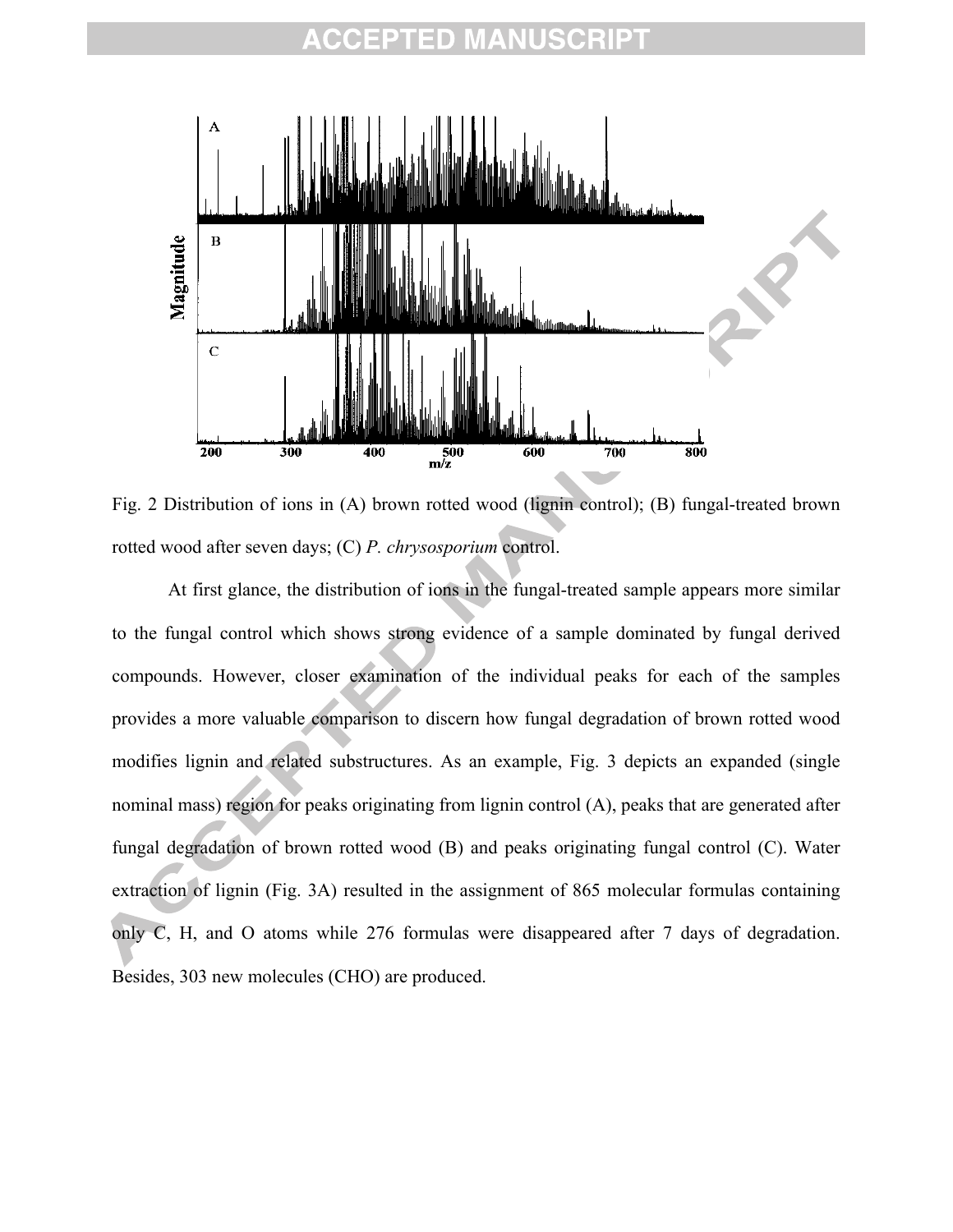### **CCEPTED MANU**



Fig. 3. Evaluation of individual peaks (A) brown rotted wood (lignin control); (B) fungal-treated brown rotted wood after seven days; (C) *P. chrysosporium* control (Peaks marked with star are new peaks).

From the comparisons in Fig. 3, one can readily observe that, in this nominal mass region (also observed in other nominal mass regions), the lignin subjected to fungal degradation contains peaks that are original to the sample, new peaks that are introduced from the fungal biomass, and new peaks that are not due to fungal biomass but represent degradation products of the original lignin sample. Moreover, some peaks present in the original sample (lignin control) completely disappear from this nominal mass region when subjected to the fungal degradation. Interestingly, a major portion of produced compounds that are not part of fungal biomass have mass defects less than 0.1 (their m/z is close to the value of the nominal mass). Compounds with a low mass defect  $(\leq 0.1)$  typically have low amounts of hydrogen and/or high amounts of oxygen. These include compounds such as benzenecarboxylic acids or carboxylated condensed aromatics. Likewise, a higher mass defect (0.2 to 0.4) indicates the presence of compounds having higher amounts of hydrogen, and this includes lipids as well as alicyclic structures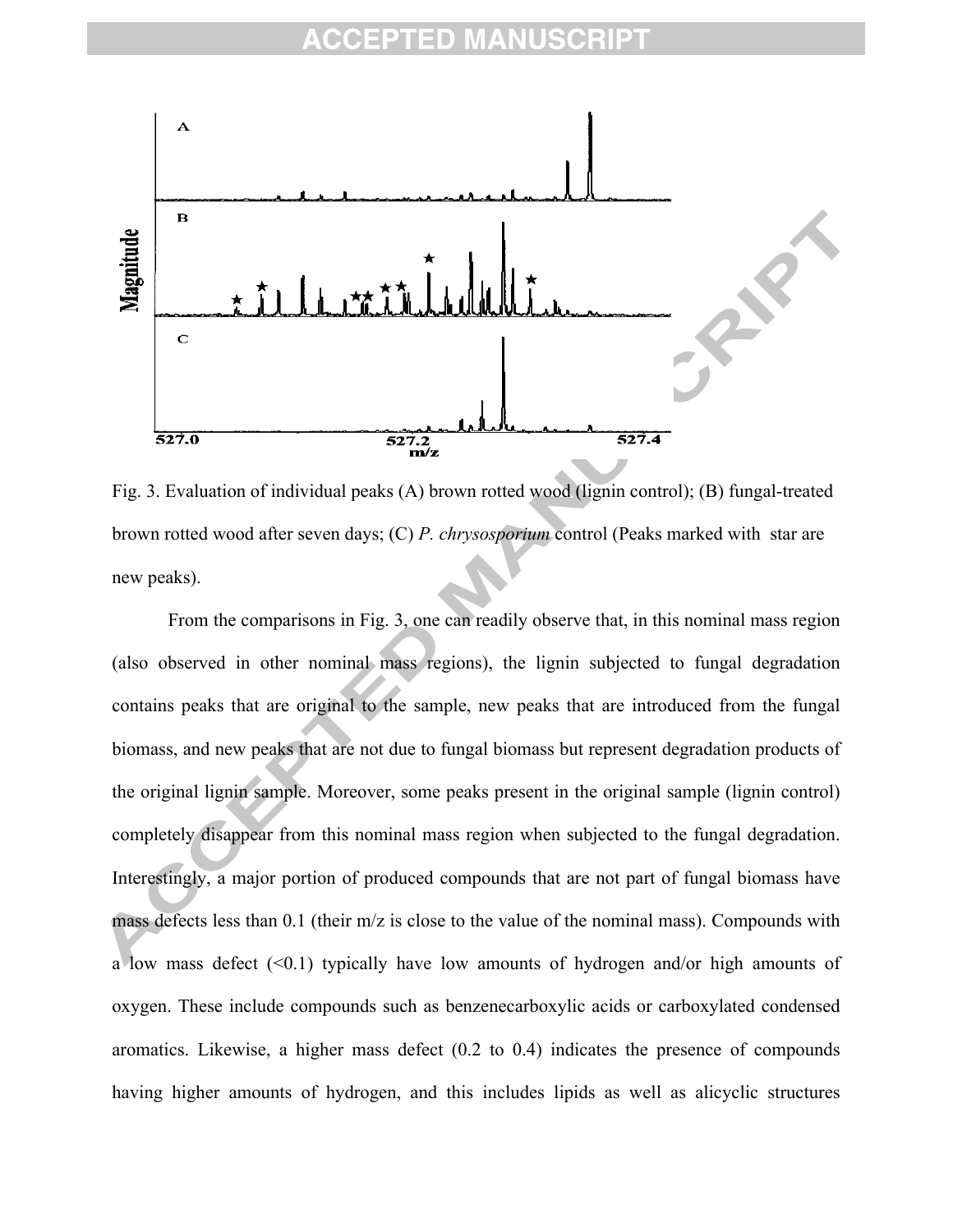(Sleighter and Hatcher, 2008). It is important to mention that these observations are apparent at most of the other nominal mass regions. Our results provide evidence for consumption of ligninderived compounds and the production of new compounds that are not fungal in origin, some of which are aliphatic or alicyclic molecules and others are aromatic. However, evaluation of each individual peak to generalize a proposed mechanism is tedious.

Previous studies applied van Krevelen diagrams to observe the general trend of changes of all molecules during reaction (Kim et al., 2003). In these studies, peaks were reduced to elemental formulas whose ratios of H/C and O/C were plotted on a diagram to characterize molecular formulas for each sample being compared. Fig. 4 shows the van Krevelen plots for the water extracts from the original brown-rotted wood, the brown rotted wood subjected to seven days of fungal degradation, and fungi growth without the brown-rotted lignin. Based on the formula assignments we identified formulas in each sample that were unique to that particular sample and not observed in other samples. Fig. 4A shows all molecular formulas of water extracted brown-rotted wood that belong to the class of formulas containing only CHO atoms and there is no ambiguity in the assignment of that formula because we consider the <sup>13</sup>C isotope distributions to verify the assignment. Although the major portion of these molecular formulas are lignin-like molecules because they plot in a region of the diagram previously noted to be characteristic of lignin (Kim et al., 2003; DiDonato et al., 2016), the presence of some other formulas in regions ascribed to aliphatic molecules and oxidized lignin/tannins are observed. The presence of these molecules in the original sample is most likely related to the ability of brown rot fungi to partially degrade lignin and consequently modify lignin, consistent with previous suggestions (Hyde and Wood, 1997; Goodell et al., 2003). It is most interesting that the van Krevelen plot for the original brown-rotted wood shows two separate clusters, one for molecules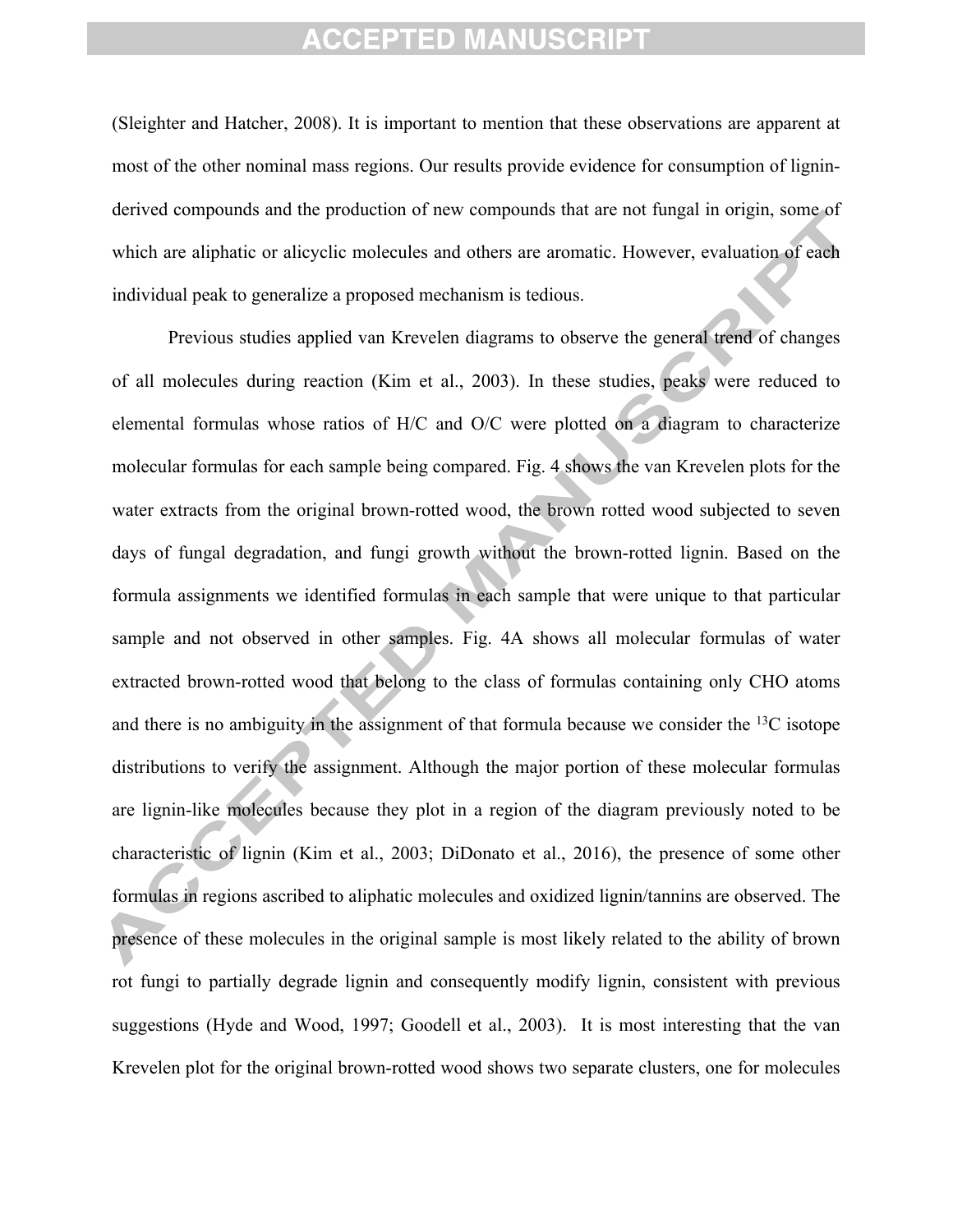that have a lignin-like structural character, including that of oxygenated lignin, and another cluster for molecules that appear to be aliphatic in nature. They appear to plot in a region of the van Krevelen diagram that has previously been assigned to carboxyl-rich alicyclic molecules (CRAM) (Hertkorn et al., 2006; Stubbins et al., 2010). Interestingly, these aliphatic molecules plot in a region that is similar to that obtained from a fungal control (Fig. 4C) where *P. chrysosporium* were grown with a glucose substrate and no lignin.

Fig. 4B shows all formulas for fungal degradation of brown rotted wood after seven days by *P. chrysosporium*. In addition to the original formulas present in the brown rotted wood, some new formulas are observed. Many of these can be related to compounds produced by the fungi during degradation. Others represent molecules from the original lignin and new molecules resulting from modification of lignin subunits. In order to differentiate the original formulas from those of fungi and those new formulas produced by fungal degradation of the wood, a separate fungal control experiment was examined (Fig. 4C). Fig. 4D depicts newly produced CHO molecules that are not from the fungi and not from the original lignin after lignin degradation of the brown rotted wood.

PCCHI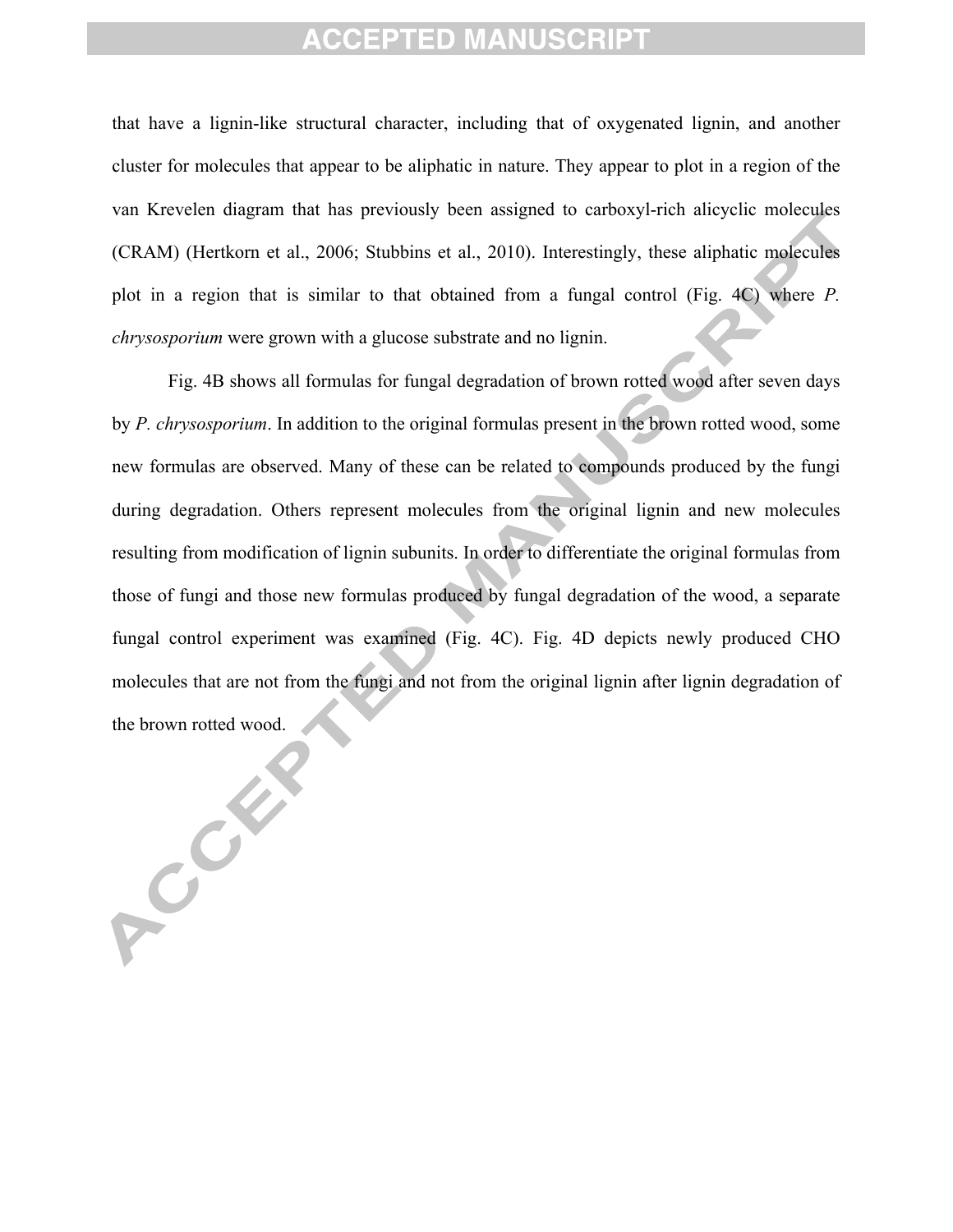

Fig. 4. Van Krevelen plots of CHO formulas from FTICR mass spectra of (A) water extracted brown-rotted wood lignin; (B) fungal degradation of brown-rotted wood lignin after seven days; (C) fungi growth without the brown-rotted lignin after seven days; (D) newly produced molecules by fungal degradation after seven days. The boxed-in regions are based on previous studies (Kim et al., 2003; Sleighter and Hatcher, 2007; DiDonato et al., 2016). Point's sizes (bubbles) are employed to indicate relative magnitudes of the peaks

Unlike the solid-state <sup>13</sup>C NMR data, the ESI-FTICR-MS analysis shows a major change after seven days of fungal degradation indicating that this technique is more sensitive to alterations by fungal attack than NMR. We conclude that this is the case because changes affect greatly the nature of molecules that might be rendered soluble in aqueous extracts by the actions of *P. chrysosporium*. After seven days of fungal degradation newly-molecules produced are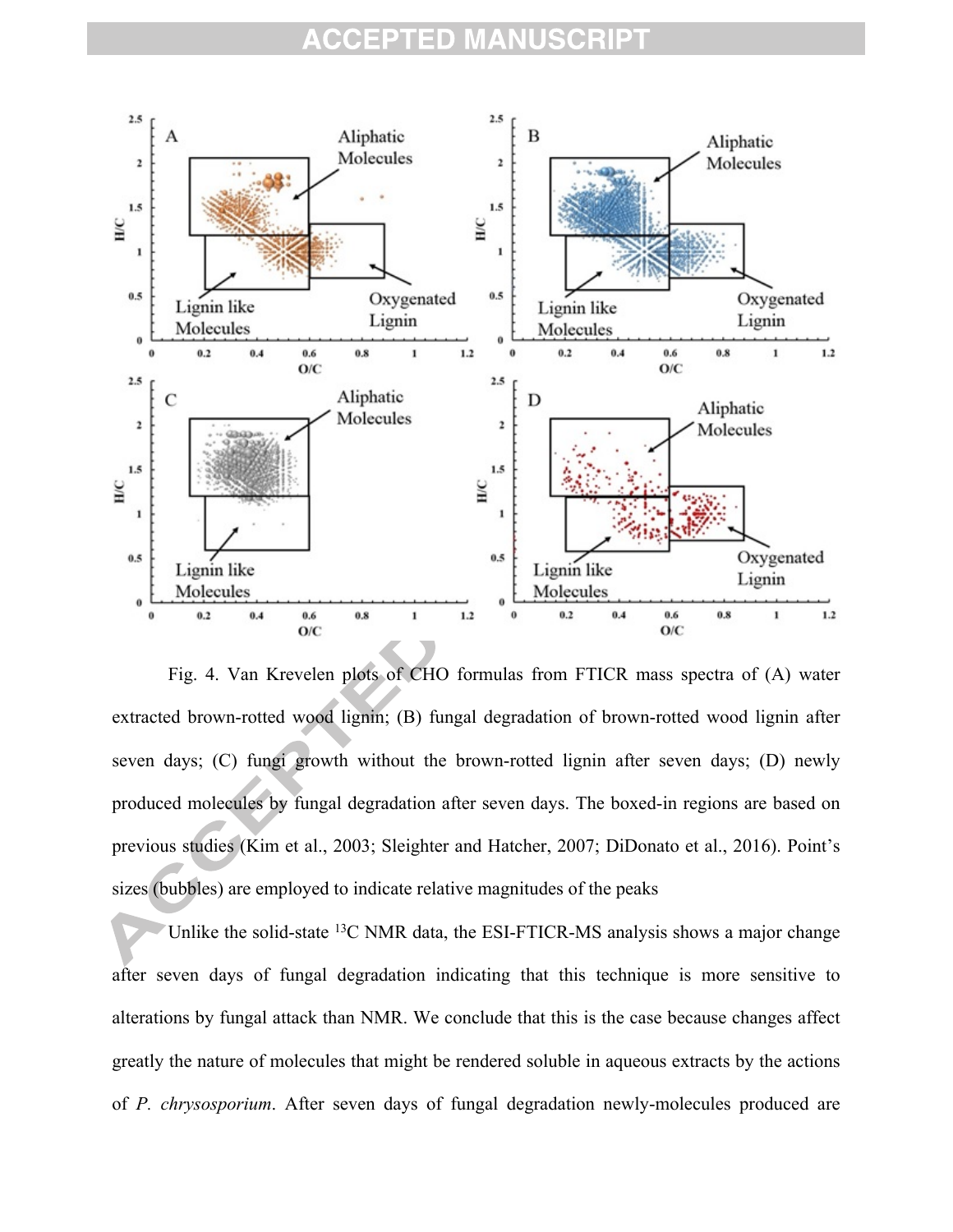partly in a lower O/C and higher H/C region of the diagram, and mostly in the aromatic region of higher O/C.

We note also that Fig. 4D shows that few peaks remain in the aliphatic region of the van Krevelen plot. This can be an artifact of the subtraction process. It is also likely that the brownrot fungi altered the original wood similarly (Hyde and Wood, 1997; Goodell et al., 2003) and such a peak would have already been present in the original brown-rotted wood. Because the subtraction process was limited to removal of peaks based on presence or absence, a modification of the kind mentioned above would not have been recorded and the modification would have led to the removal of the peak. Thus, the plot in Fig. 4D shows only compounds not original to brown-rotted wood and fungi. It is important to mention that the few formulas for newly produced molecules lying in the aliphatic region of the van krevelen diagram could arise from other components of brown-rotted wood not analyzed by the FTICR-MS. The white-rot fungi could have utilized these other components to produce new compounds that had an aliphatic composition.

KMD analysis of the elemental data was performed as reported previously by Grinhut et al. (2011) to identify trends relating to possible reactions that occurred during the fungal transformation of the brown-rotted wood. We chose to display multiple reaction trends (Fig. 5) which included 1) ring opening reactions (KMD  $O_2$  series), 2) carboxylation/decarboxylation  $(KMD$  COO series), 3) methylation/demethylation  $(KMD$  CH<sub>2</sub> series), and 4) hydrogenation/dehydrogenation (KMD  $H_2$  series).

Molecules whose elemental formulas lie on a horizontal line (same KMD) constitute part of a series separated in m/z by  $O_2$ , COO, CH<sub>2</sub>, or H<sub>2</sub>. In the original brown-rotted wood, KMD plots appear to show bimodal clustering of the KMD plotted against m/z. The upper cluster of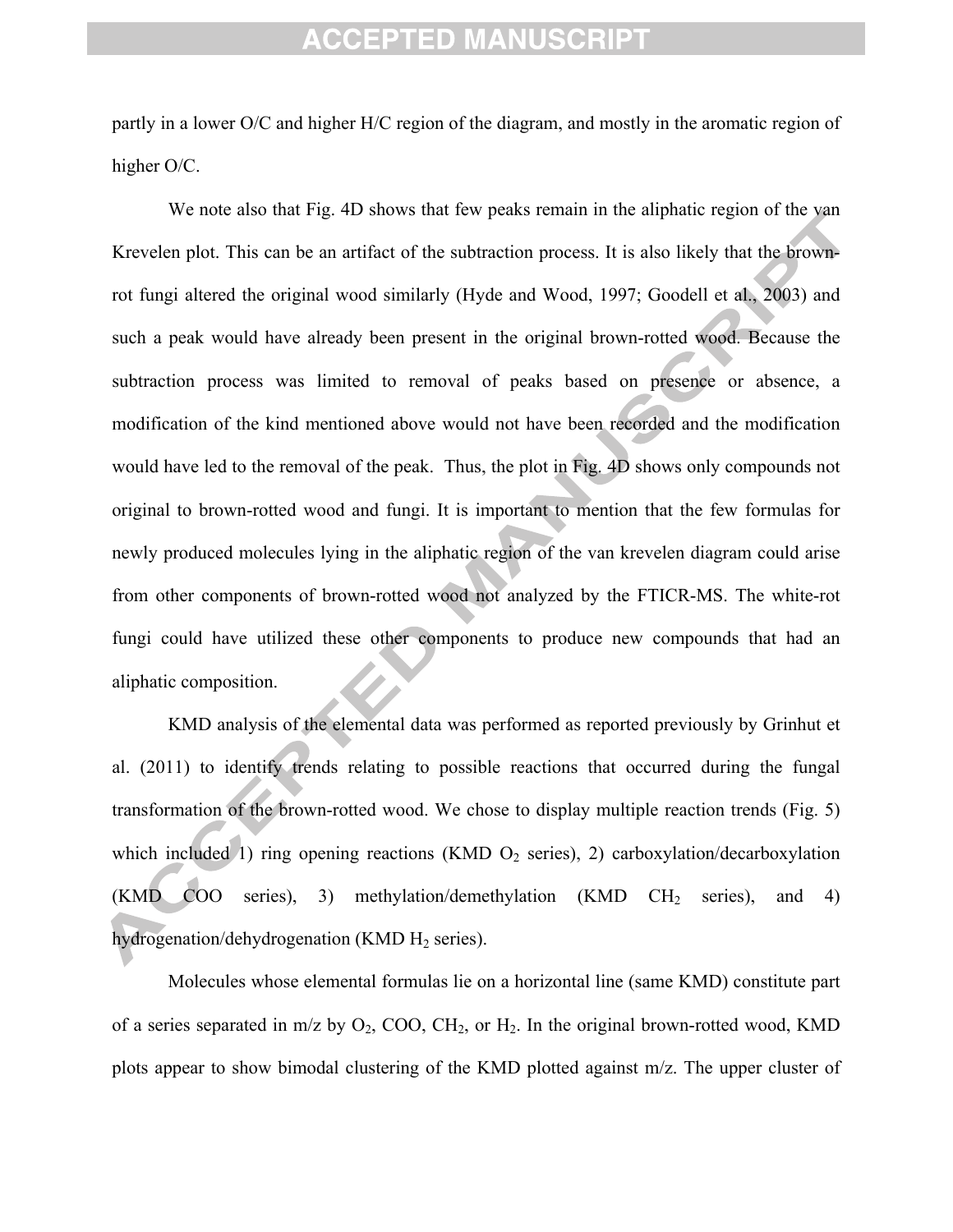molecular formulas (higher KMD) are for aliphatic molecules while the lower cluster relate to aromatic molecules. This clustering is tied to the fact that molecules from the original brownrotted wood exist as separate cluster entities that are either aromatic and structurally similar to lignin or are aliphatic and related to either fungally-derived structures or are produced by oxidative alteration of lignin by hydroxyl radicals typically produced by brown-rot fungi as suggested previously (Waggoner et al., 2015; Waggoner and Hatcher, 2017).



Fig. 5. Kendrick mass defect of (A) Hydrogen series, (B) Oxygen series, (C) CH<sub>2</sub> series and (D) COO series. (New formulas are black and initial formulas are gray)

KMD analysis of the new molecules produced upon fungal degradation of the brownrotted wood (Fig. 5) appears to preserve this dual clustering observation. Admittedly, fewer formulas exist compared with the original wood extract but the dual clustering is faintly observable. For the KMD CH<sub>2</sub> and KMD H<sub>2</sub> series, there is a definite shift towards lower m/z values which shows side chain oxidation and aromatic oxidation of lignin like molecules,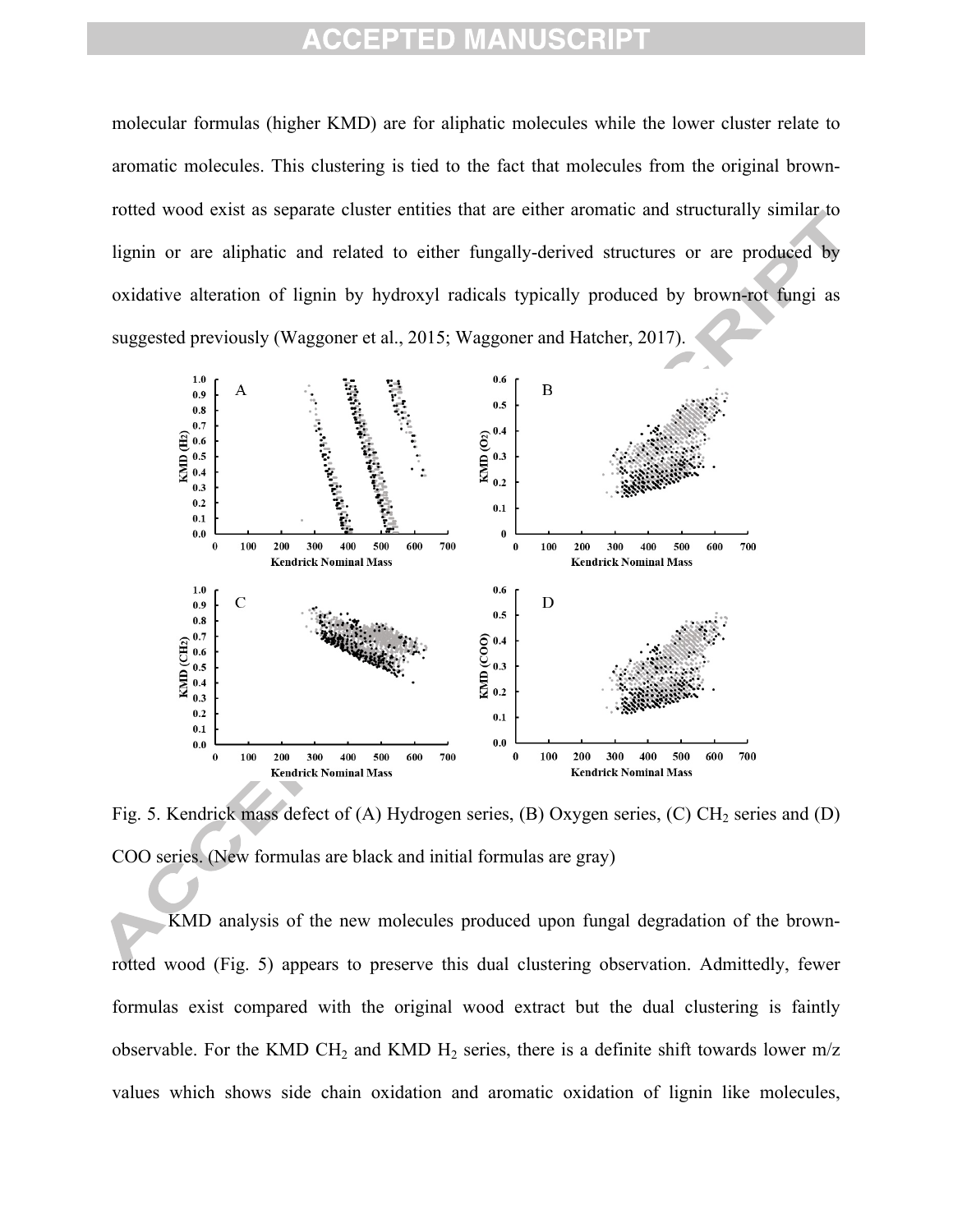respectively. However, for the KMD  $O_2$  and KMD COO series, there is a definite shift towards higher m/z values for the series which refer to ring opening of aromatic rings and carboxylation of new molecules, respectively. This trend is consistent with a lignin transformation involving demethylation and carboxylation induced by ring-opening and polymerization as suggested previously. (Waggoner and Hatcher, 2017).

In soils, the major alteration pathway for lignin is microbial degradation by fungi. These organisms excrete extracellular enzymes that chemically attack lignin by generating radicals, in some cases through hydroxyl radicals (Hyde and Wood, 1997) or by direct electron transfer to lignin subunits (Goodell et al., 2003; Higuchi, 2004). On the other hand, Fenton chemistry and photo degradation are considered the other major modifications of lignin in nature. Previous studies have shown that lignin oxidized abiotically by hydroxyl radical oxidation (Fenton chemistry) displays new molecules produced in generally the same regions as is observed here (Waggoner et al., 2015). Likewise, abiotic photodegradation that generates hydroxyl radicals achieves similar transformations (Chen et al., 2014). It is clear from these previous studies and the current study that oxidative alteration of lignin produces a variety of new molecules that imply a modification that produces 1) oxygen addition to the lignin ring structures (increased O/C), and 2) ring opening followed by electrocyclic condensation to seed the production of aliphatic structures (increased H/C and decreased O/C). Condensation to produce condensed aromatic molecules (decreased H/C), observed in previous abiological studies (Waggoner et al., 2015: Waggoner and Hatcher, 2017), was not observed in this current study, perhaps because the lignin modifications occurred over a relatively short time period of seven days. Considering the similarity of some of the products when comparing hydroxyl radical-driven abiotic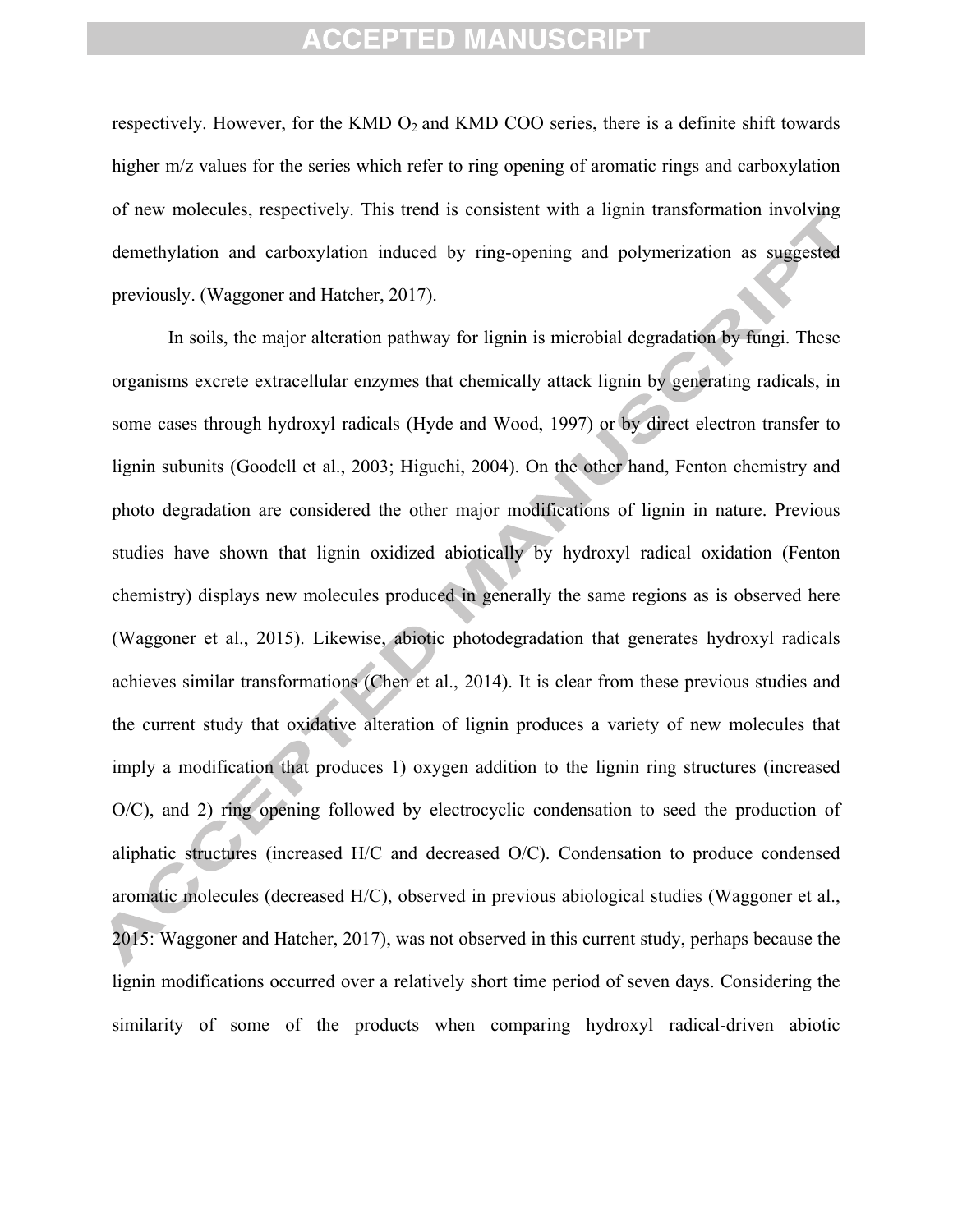transformations of lignin with enzyme-mediated transformations described here, it perhaps suggests that *P. chrysosporium* may generate radicals, or ROS, much like brown rot fungi.

#### 4. **Conclusion**

The results presented here strongly suggest that lignin modified by fungi contribute to structures observed in SOM. The more highly oxygenated structures possessing higher O/C ratios are usually not observed in SOM but are apparent in fungal-degraded lignin. Recent studies suggested that such molecules are intermediates in the conversion of lignin to aliphatic and condensed aromatic structures in soil (Waggoner and Hatcher, 2017). Besides, it is proposed that oxygenation of the aromatic rings of lignin facilitates ring-opening reactions as suggested previously by Higuchi (2004). Once the ring is opened to produce conjugated olefins (Higuchi, 2004), these can undergo electrocyclic condensation to produce aliphatic molecules, most of which may be alicyclic as observed previously (DiDonato and Hatcher, 2017).

#### **Acknowledgements**

We thank the College of Science Major Instrument Cluster (COSMIC) at Old Dominion University for use of the ESI-FTICR-MS. The work was supported by a grant from the US National Science Foundation (CHE- 1610021) and the Frank Batten Endowment at ODU.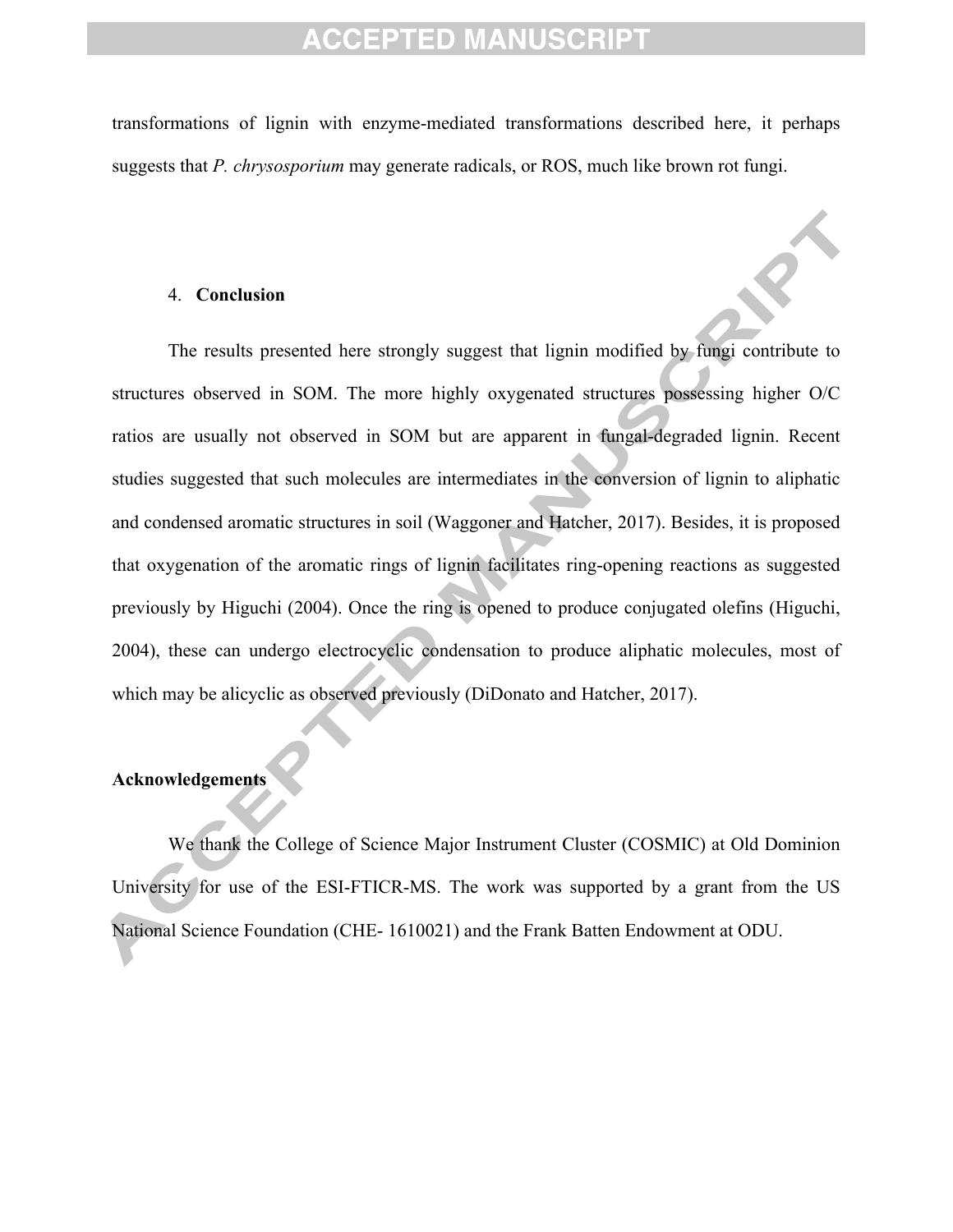#### **References**

- Brown, M.E., Chang, M.C. Y. 2014. Exploring bacterial lignin degradation. Current Opinion in Chemical Biology 19, 1-7.
- Buurman, P., Peterse, F., Almendros, M.G., 2007. Soil organic matter chemistry in allophonic soils: a pyrolysis-GC/MS study of a Costa Rican Andosol catena. European Journal of Soil Science 58, 1330-1347.
- Chen, H., Abdulla H.A.N., Sanders, R.L., Myneni, S.C.B., Mopper, K., Hatcher P.G., 2014. Production of Black Carbon-like and Aliphatic Molecules from Terrestrial Dissolved Organic Matter in the Presence of Sunlight and Iron. Environmental Science and Technology Letters 1, 399-404.
- Chen, C.L., Chang, H., Kirk, T.K., 1983. Carboxylic acids produced through oxidative cleavage of aromatic rings during degradation of lignin in spruce wood by *Phanerochaete chrysosporium*. Journal of Wood Chemistry and Technology 3, 35- 57.
- [Crawford, R.L](https://www.ncbi.nlm.nih.gov/pubmed/?term=Crawford%20RL%5BAuthor%5D&cauthor=true&cauthor_uid=16345766)., [Robinson, L.E.](https://www.ncbi.nlm.nih.gov/pubmed/?term=Robinson%20LE%5BAuthor%5D&cauthor=true&cauthor_uid=16345766), [Foster, R.D.](https://www.ncbi.nlm.nih.gov/pubmed/?term=Foster%20RD%5BAuthor%5D&cauthor=true&cauthor_uid=16345766), 1981. Polyguaiacol: a Useful Model Polymer for Lignin Biodegradation Research. Applied and Environmental Microbiology 41, 1112-1116.
- Dai, K.H., David, M.B., Vance, G.F., 1996. Characterization of solid and dissolved carbon in a spruce-fir Spodosol. Biogeochemistry 35. 339-365.
- DiDonato, N., Chen, H., Waggoner, D., Hatcher, P.G., 2016. Potential origin and formation for molecular components of humic acids in soils. Geochimica et Cosmochimica Acta 178, 210–222.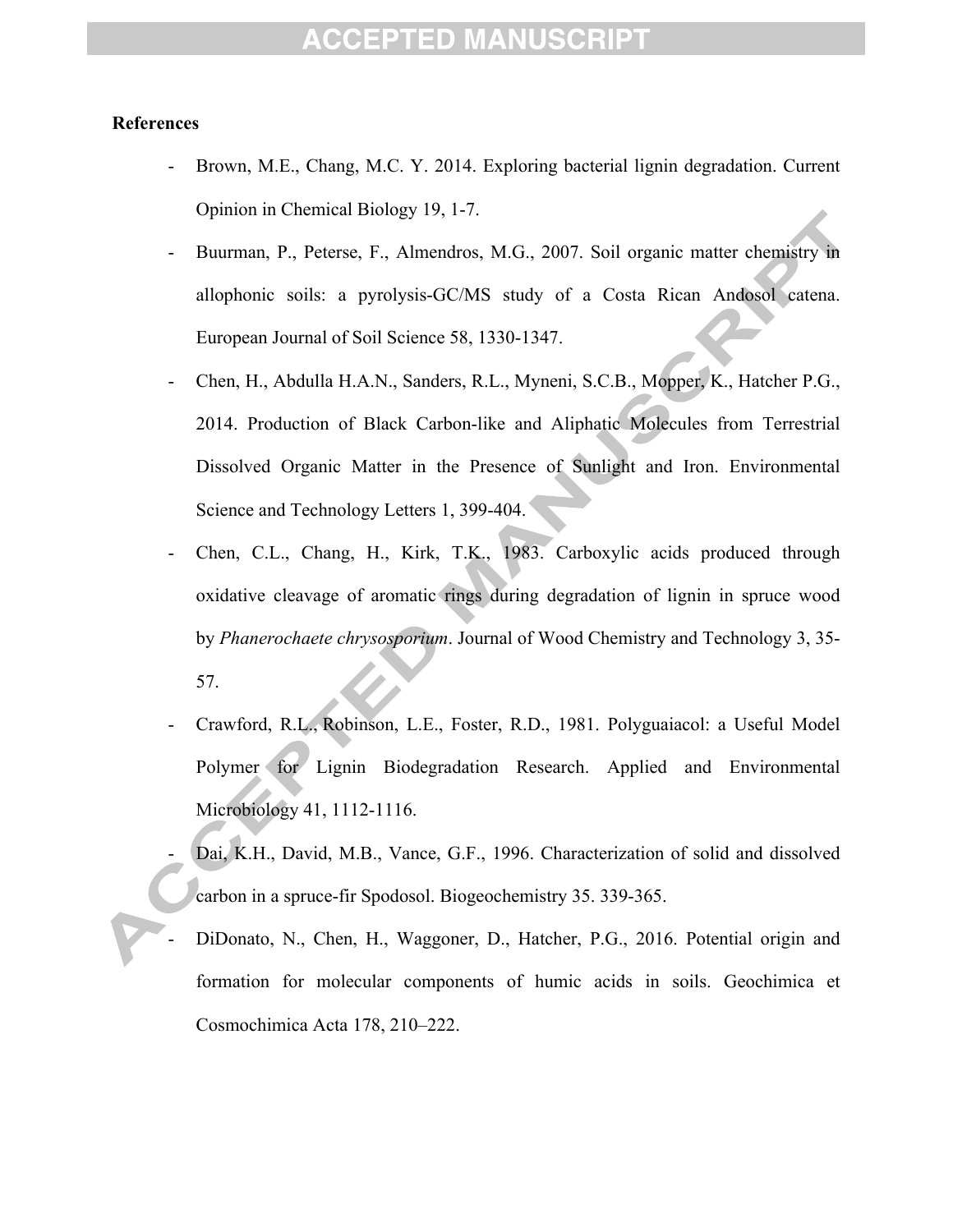- DiDonato, N., Hatcher, P.G., 2017. Alicyclic carboxylic acids in soil humic acid as detected with ultrahigh resolution mass spectrometry and multi-dimensional NMR. Organic Geochemistry 112, 33-46.
- Dittmar, T., Koch, B.P., Hertkorn, N., Kattner, G., 2008. A simple and efficient method for the solid-phase extraction of dissolved organic matter (SPE-DOM) from seawater. Limnology and Oceanography: Methods 6, 230-235.
- Field, C. B., Behrenfeld, M.J., Randerson, J.T., Falkowski, P., 1998. Primary production of the biosphere: integrating terrestrial and oceanic components. Science 281, 237-240.
- Gallet, C., Pellissier, F., 1997. Phenolic compounds in natural solutions of a coniferous forest. Journal of Chemical Ecology 23, 2401-2412.
- Goodell, B., 2003. Brown-rot fungal degradation of wood: our evolving view, In: Goodell B., Nicholas D.D., Schultz T.P. (Eds.), Wood deterioration and preservation. Advanced in our changing world, American Chemical Society, Washington DC, pp. 97-118.
- Gougoulias, C., Clark, J.M., Shaw, L.J., 2014. The role of soil microbes in the global carbon cycle: tracking the below-ground microbial processing of plant-derived carbon for manipulating carbon dynamics in agricultural systems. Journal of the Science of Food and Agriculture 94, 2362–2371.
- Grinhut, T., Hertkorn, N., Schmitt-Kopplin, P., Hadar, Y., Chen, Y., 2011. Mechanisms of humic acids degradation by white rot fungi explored using <sup>1</sup>H NMR spectroscopy and FTICR mass spectrometry. Environmental Science & Technology 45. 2748-2754.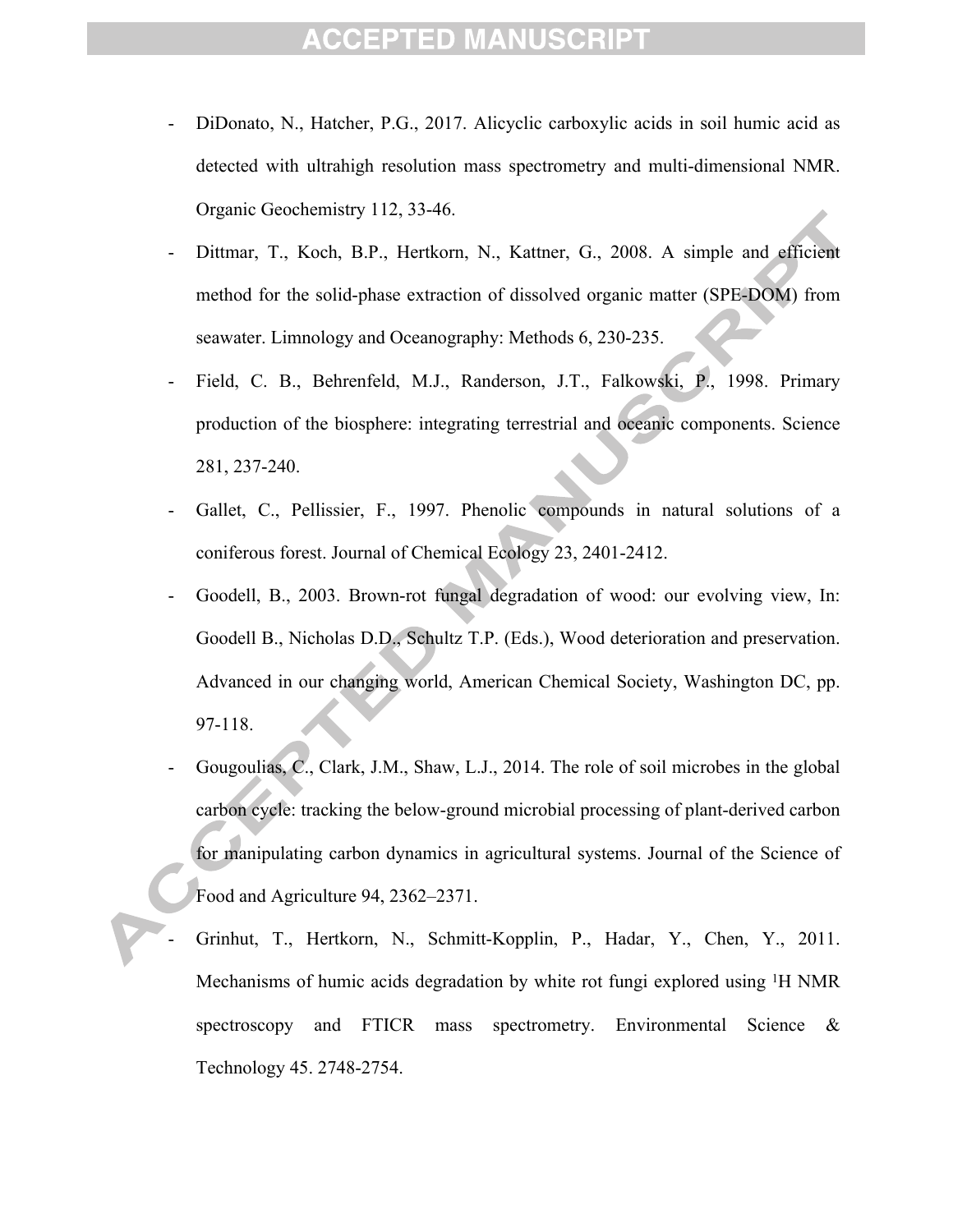- Grünewald, G., Kaiser, K., Jahn, R., Guggenberger, G., 2006. Organic matter stabilization in young calcareous soils as revealed by density fractionation and analysis of lignin-derived constituents. Organic Geochemistry 37, 1573-1589.
- Hansson, K., Kleja, D.B., Kalbitz, K., Larsson, H., 2010. Amounts of carbon mineralized and leached as DOC during decomposition of Norway spruce needles and fine roots. Soil Biology & Biochemistry 42, 178-185.
- Hatcher, P.G., 1987. Chemical structural studies of natural lignin by dipolar dephasing solid-state 13C nuclear magnetic resonance. Organic Geochemistry 11, 31-39.
- Hernes, P.J., Kaiser, K., Dyda, R.Y., Cerli, C., 2013. Molecular Trickery in Soil Organic Matter: Hidden Lignin. Environmental Science & Technology 47, 9077- 9085.
- Hertkorn, N., Benner, R., Frommberger, M., Schmitt-Kopplin, P., Witt, M., Kaiser, K., Kettrup, A., Hedges, J.I., 2006. Characterization of a major refractory component of marine dissolved organic matter. Geochimica 70, 2990-3010.
- Higuchi, T., 2004. Microbial degradation of lignin: role of lignin peroxidase, manganese peroxidase and laccase. Proceedings of the Japan Academy; Series B 80, 204-214.
- Hyde, S.M., Wood, P.M., 1997. A mechanism for production of hydroxyl radicals by the brown-rot fungus *Coniophora puteana*: Fe(lll) reduction by cellobiose dehydrogenase and Fe(ll) oxidation at a distance from the hyphae. Microbiology 143, 259-266.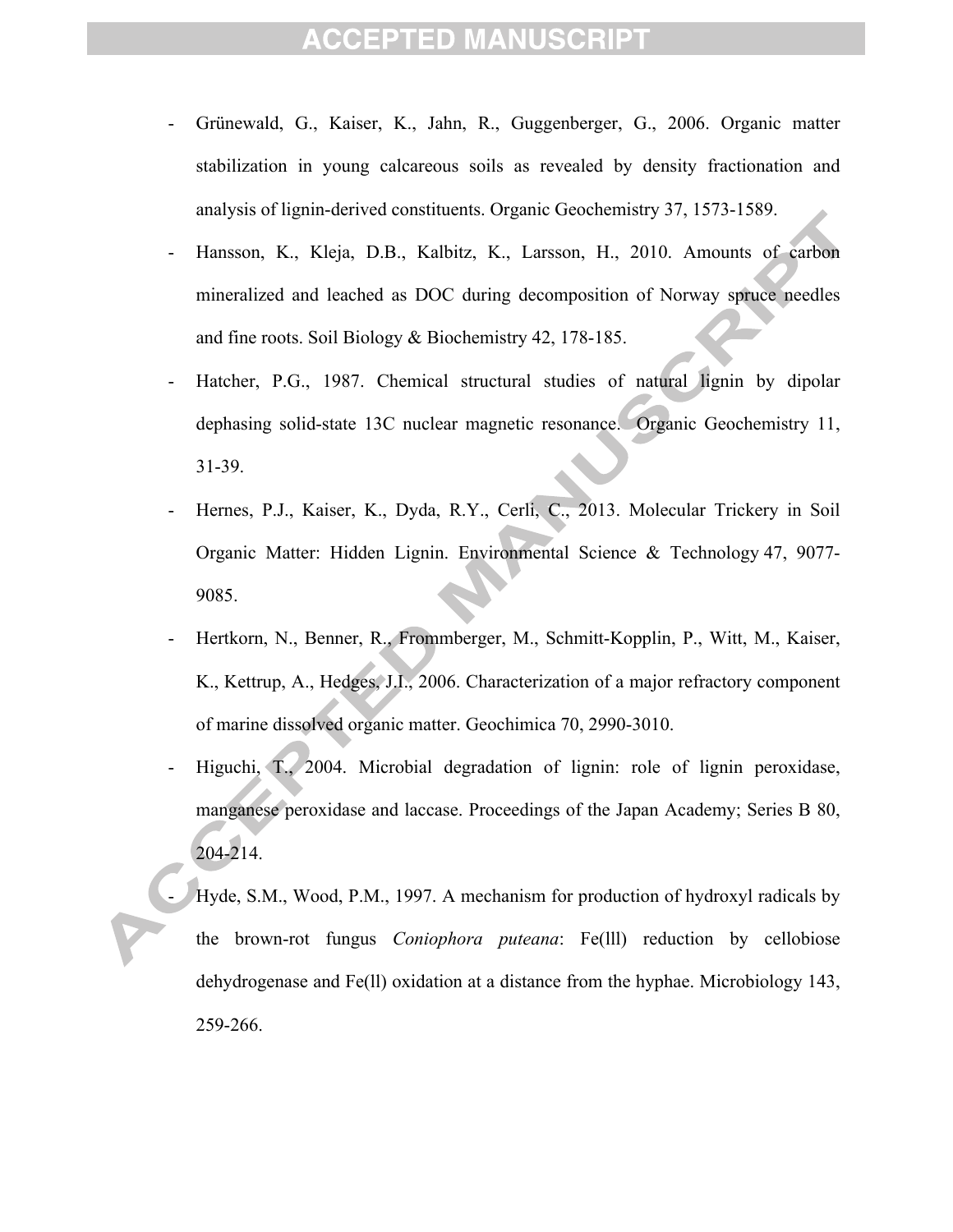- [Johnson, R.L.](https://www.ncbi.nlm.nih.gov/pubmed/?term=Johnson%20RL%5BAuthor%5D&cauthor=true&cauthor_uid=24374751), [Schmidt-Rohr, K](https://www.ncbi.nlm.nih.gov/pubmed/?term=Schmidt-Rohr%20K%5BAuthor%5D&cauthor=true&cauthor_uid=24374751)., 2014. Quantitative solid-state <sup>13</sup>C NMR with signal enhancement by multiple cross polarization. Journal of Magnetic Resonance 239, 44- 49.
- Kaiser, K., Guggenberger, G., Haumaier, L., 2004. Changes in lignin derived phenols, neutral sugars, uronic acids, and amino sugars with depth in forested Haplic Arenosols and Rendzic Leptosols. Biogeochemistry 70, 135-151.
- Kim, S., Kramer, R. W., Hatcher, P.G., 2003. Graphical method for analysis of ultrahigh-resolution broadband mass spectra of natural organic matter, the van Krevelen diagram. Analytical Chemistry 75, 5336-5344.
- Kirk, T.K., Chang, H., 1975. Decomposition of Lignin by White-rot Fungi. II. Characterization of Heavily Degraded Lignins from Decayed Spruce. Holzforschung 29, 56-64.
- Klotzbücher, T., Kalbitz, K., Cerli, C., Hernes, P.J., Kaiser, K., 2016. Gone or just out of sight? The apparent disappearance of aromatic litter components in soils. SOIL 2. 325-335.
- Kogel-Knabner, I., Zech, W., Hatcher, P.G., 1991. Chemical structural studies of forest soil humic acids: aromatic carbon fraction. Soil Science Society of America 55, 241-247.

Lara, [R. J.](https://www.sciencedirect.com/science/article/pii/0304420395000666#!), Thomas, [D.N.](https://www.sciencedirect.com/science/article/pii/0304420395000666#!), 1995. Formation of recalcitrant organic matter: humification dynamics of algal derived dissolved organic carbon and its hydrophobic fractions. [Marine Chemistry](https://www.sciencedirect.com/science/journal/03044203) [51, 1](https://www.sciencedirect.com/science/journal/03044203/51/3)93-199.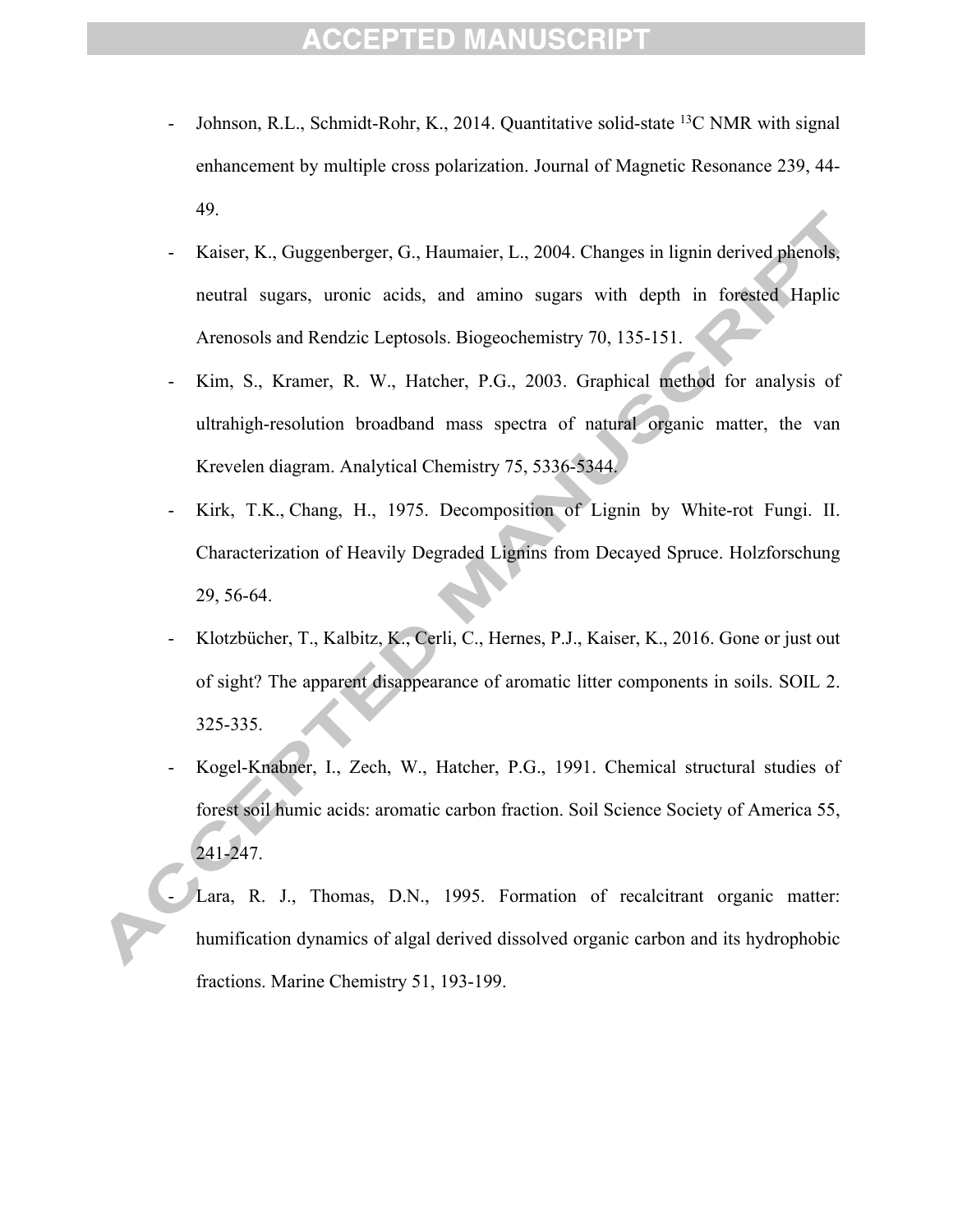- Leonowicz, A., Matuszewska, A., Luterek J., Ziegenhagen, D., Wojtas´-Wasilewska, M., Cho, N., Hofrichter, M., Rogalski, J., 1999. Biodegradation of Lignin by White Rot Fungi. [Fungal Genetics and Biology](https://www.sciencedirect.com/science/journal/10871845) 27, 175-185.
- Nebbioso, A., Piccolo, A., 2013. Molecular characterization of dissolved organic matter (DOM): a critical review. Analytical and Bioanalytical Chemistry 405, 109- 124.
- Nierop, K. G. J., Filley, T. R., 2007. Assessment of lignin and (poly) phenol transformations in Oak (*Quercus robur*) dominated soils by <sup>13</sup>C-TMAH thermochemolysis. Organic Geochemistry 38. 551-565.
- Sanderman, J., Baldock, J.A., Amundson, R., 2008. Dissolved organic carbon chemistry and dynamics in contrasting forest and grassland soils. Biogeochemistry 89. 181-198.
- Schmid, M.W.I., Torn, M.S., A. Samuel., Dittmar, T., Guggenberger, G., Janssens, I. A., Kleber, M., Kogel-Knabner, I., Lehmann, J., Manning, D.A.C., Nannipieri, P., Rasse, D.P., Weiner, S., Trumbore S.E., 2011. Persistence of soil organic matter as an ecosystem property. Nature 478, 49-56.
- Sleighter, R.L., Hatcher, P.G., 2007. The application of electrospray ionization coupled to ultrahigh resolution mass spectrometry for the molecular characterization of natural organic matter. Journal of Mass Spectrometry 42, 559-574.
- Sleighter, R.L., Hatcher, P.G., 2008. Molecular characterization of dissolved organic matter (DOM) along a river to ocean transect of the lower Chesapeake Bay by ultrahigh resolution electrospray ionization Fourier transform ion cyclotron resonance mass spectrometry. [Marine Chemistry](https://www.sciencedirect.com/science/journal/03044203) [110,](https://www.sciencedirect.com/science/journal/03044203/110/3) 140-152.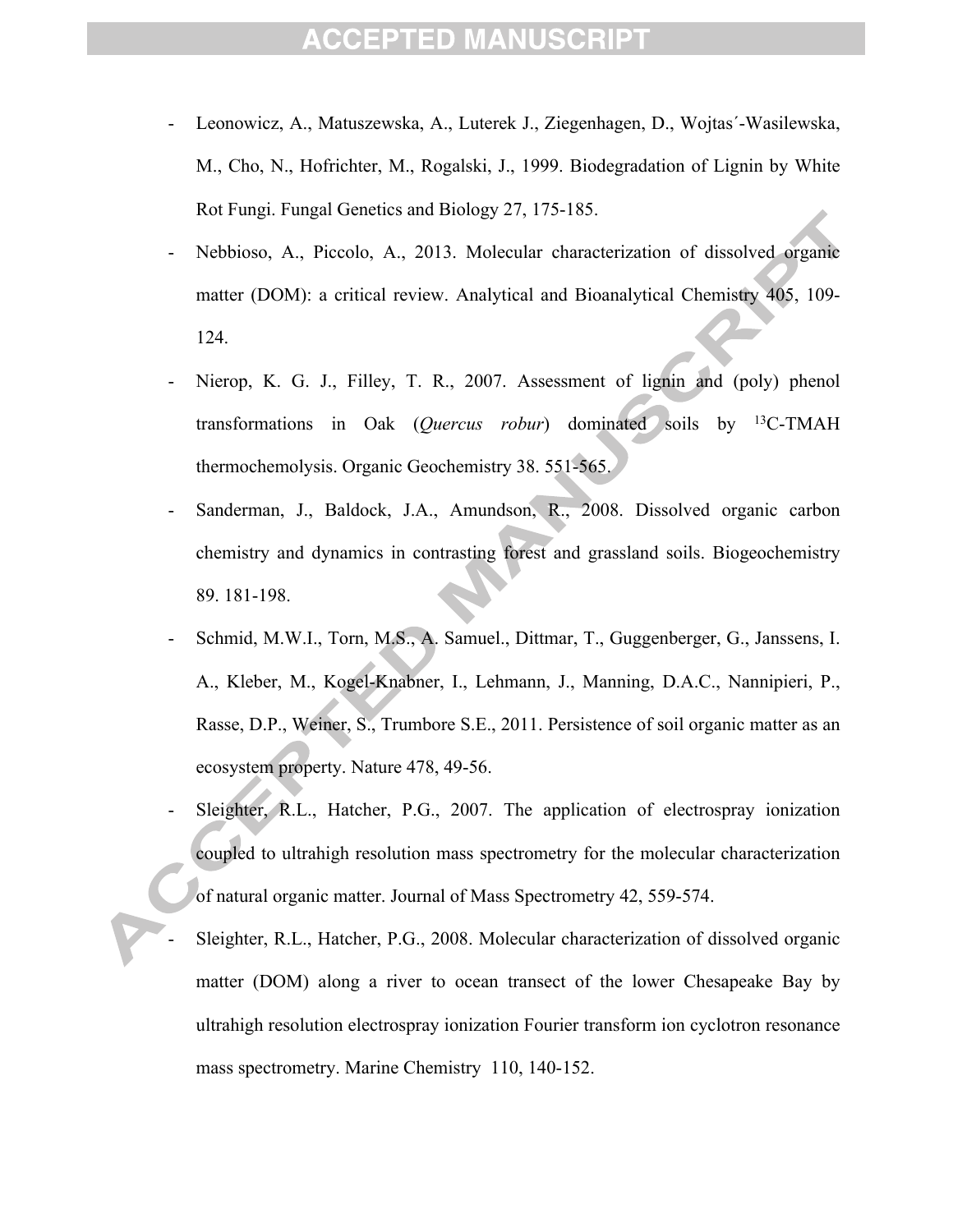- Sleighter, R. L., Liu, Z., Xue, J., Hatcher, P, G. 2010. Multivariate statistical approaches for the characterization of dissolved organic matter analyzed by ultrahigh resolution mass spectrometry. Environmental Science and Technology 44, 7576- 7582.
- Stubbins, A., Spencer, R. G.M., Chen, H., Hatcher, P.G., Mopper, K., Hernes, P.J., Mwamba, V.L., Mangangu, A.M., Wabakanghanzi, J.N., Six, J., 2010. Illuminated darkness: molecular signatures of Congo River dissolved organic matter and its photochemical alteration as revealed by ultrahigh precision mass spectrometry. Limnology and Oceanography 55, 1467-1477.
- Thevenot, M., Dignac, M.F., Rumpel, C., 2010. Fate of lignins in soils: a review. Soil Biology and Biochemistry 42, 1200-1211.
- Tien, M., Kirk, T.K., 1988. Lignin peroxidase of *Phanerochaete chrysosporium*. [Methods in Enzymology](https://www.sciencedirect.com/science/journal/00766879) [161,](https://www.sciencedirect.com/science/journal/00766879/161/supp/C) 238-249.
- Waggoner, D., Chen, H., Willoughby, A.S., Hatcher, P.G., 2015. Formation of black carbon-like and alicyclic aliphatic compounds by hydroxyl radical initiated degradation of lignin. Organic Geochemistry 82, 69-76.
- Waggoner, D., Hatcher, P.G., 2017. Hydroxyl radical alteration of HPLC fractionated [lignin: Formation of new compounds from terrestrial organic matter.](https://www.researchgate.net/publication/318707287_Hydroxyl_radical_alteration_of_HPLC_fractionated_lignin_Formation_of_new_compounds_from_terrestrial_organic_matter) [Organic](https://www.sciencedirect.com/science/journal/01466380)  [Geochemistry](https://www.sciencedirect.com/science/journal/01466380) [113](https://www.sciencedirect.com/science/journal/01466380/113/supp/C), 315-325.
	- Zech, W., Guggenberger, G., Schulten, H.R., 1994. Budgets and chemistry of dissolved organic carbon in forest soils: effects of anthropogenic soil acidification. The Science of the Total Environment 152, 49-62.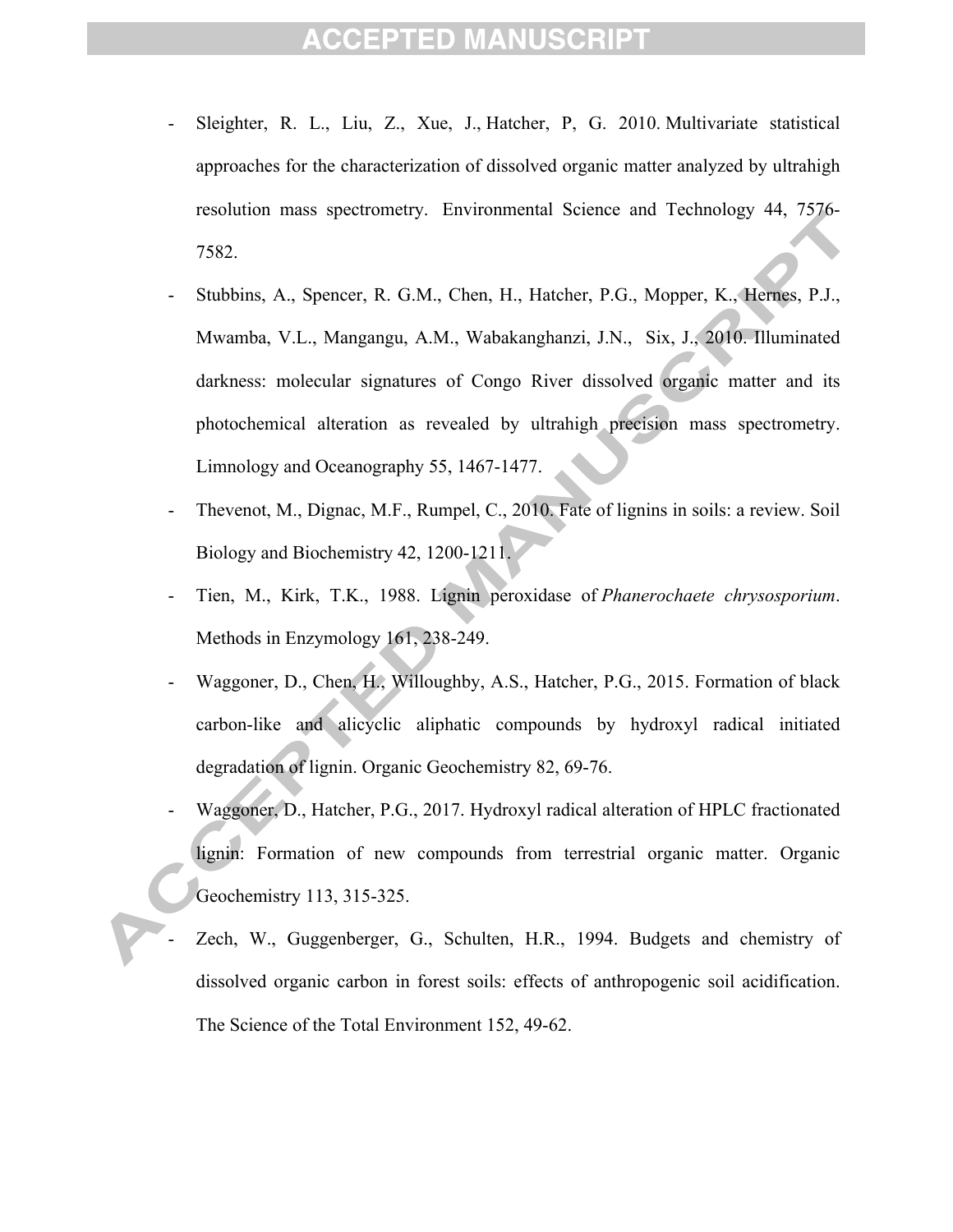- [Zech,](https://www.sciencedirect.com/science/article/pii/S0016706197000402#!) W., Senesi, N., Guggenberger, G., Kaiser, K., Lehmann, J., Miano, T.M., Miltner, A., Schroth, G., 1997. Factors controlling humification and mineralization of soil organic matter in the tropics. [Geoderma](https://www.sciencedirect.com/science/journal/00167061) [79, 1](https://www.sciencedirect.com/science/journal/00167061/79/1)17-161.<br>Control of the state of the state of the state of the state of the state of the state of the state of the state of the state of the state of the state of the state